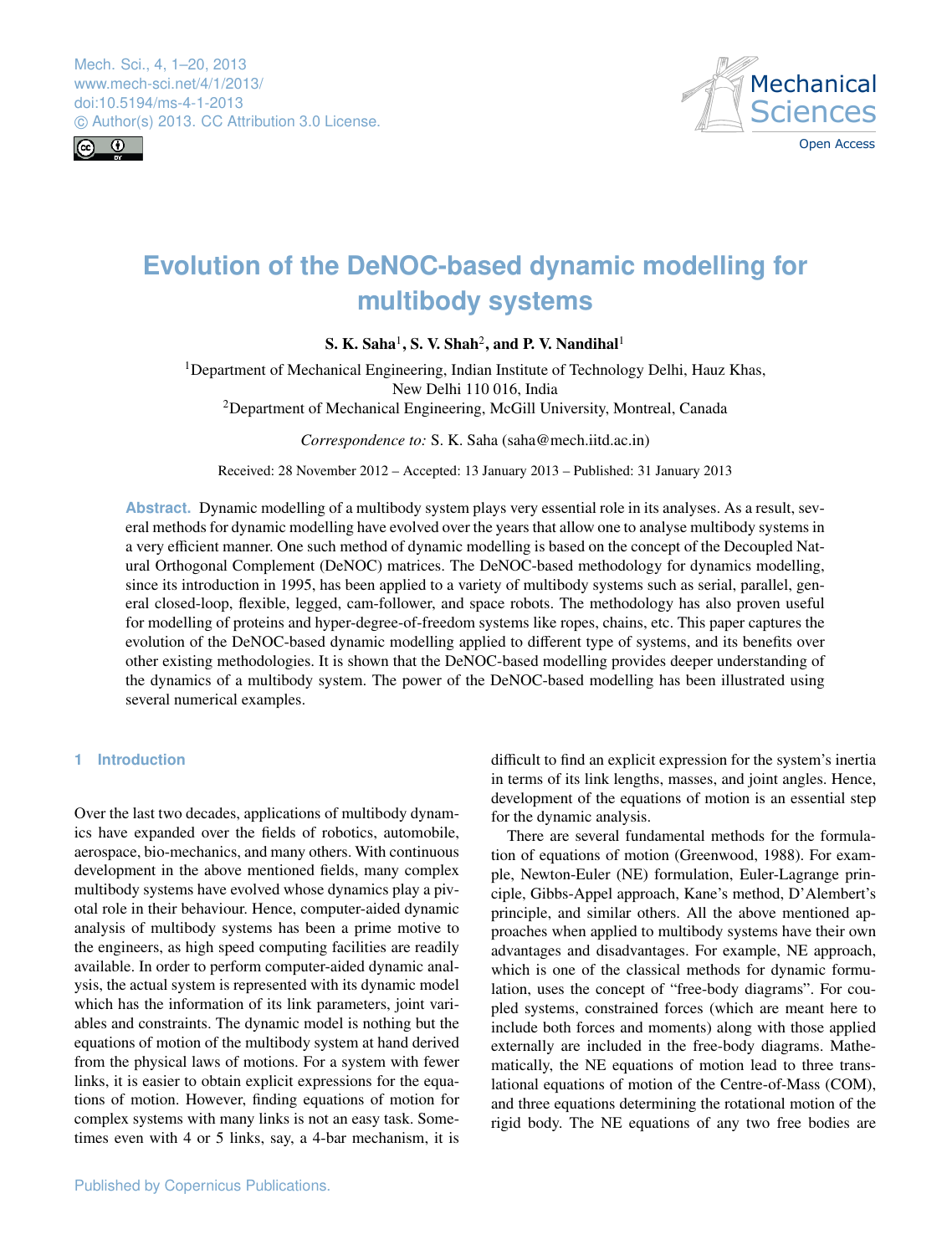related through the constraint forces acting at their interface. The constraint forces arise due to the presence of a kinematic pair, e.g., a revolute or a prismatic, between the two neighbouring bodies. For an open-loop multibody system, these constraints along with other unknowns, i.e., the actuating forces can be easily solved recursively. However, for a closed-loop system, the NE equations generally need to be solved simultaneously in order to obtain the driving and constraint forces together. Hence, the use of the NE equations of motion for closed-loop systems is not as efficient as those for open-loop systems.

Euler-Lagrange (EL) formulation is another classical approach which is widely used for dynamic modelling. The EL formulation uses the concept of generalized coordinates instead of Cartesian coordinates. It is based on the minimization of a functional called "Lagrangian" which is nothing but the difference between kinetic energy and potential energy of the system at hand. For open-loop multibody systems, where typically the number of generalized coordinates equals the degree-of-freedom of a system, the constraint forces do not appear in the equations of motion. For closed-loop multibody systems, however, the forces of constraints appear as Lagrange's multipliers.

Kane's formulation (Kane and Levinson, 1983), which is same as the Lagrange's form of D'Alembert's principle, has also been used by many researchers for the development of equations of motion. It is found to be more beneficial than other formulations when used for systems with nonholonomic constraints. Several other methods of dynamic formulations were also proposed in the literature. For example, Khatib (1987) presented the operational-space formulation, whereas Angeles and Lee (1988) presented the natural orthogonal complement (NOC) based approach. Blajer et al. (1994) have also presented an orthogonal complement based formulation for the constrained multibody systems. Park et al. (1995) presented robot dynamics using a Lie group formulation, while Stokes and Brockett (1996) derived the equations of the motion of a kinematic chain using concepts associated with the special Euclidean group. McPhee (1996) showed how to use linear graph theory in multibody system dynamics. Cameron and Book (1997) described a technique based on Boltzmann-Hamel equations to derive dynamic equations of motion. Comprehensive discussion on dynamic formalisms can be found in the seminal text by Roberson and Schwertassek (1988), Schiehlen (1990, 1997), Shabana (2001), and Wittenburg (2008). Recent trends in dynamic formalisms can also be found in the work by Eberhard and Schiehlen (2006).

#### 1.1 Natural Orthogonal Complement (NOC)

It is pointed out here that the Newton-Euler (NE) equations of motion are still found to be popular in the literature of dynamic modelling and analyses. However, it requires solution of the constraint forces which do not play any role in the motion of a system. Hence, extra calculations are required in motion studies. To avoid such extra calculations, there are formulations proposed in the literature where the equations of motion in the Euler-Lagrange (EL) form are obtained from the NE equations. Huston and Passerello (1974) were first to introduce a computer oriented method to reduce the dimension of the unconstrained NE equations by eliminating the constraint forces. Later, Kim and Vanderploeg (1986) derived the equations of motion in terms of relative joint coordinates from Cartesian coordinates through the use of velocity transformation matrix. Velocity transformation matrix relates linear and angular velocities of the links with joint velocities. It is worth noting here that the vector of constraint forces is orthogonal to the columns of the velocity transformation matrix. More precisely, the columns of the velocity transformation matrix span the nullspace of the matrix of velocity constraints. Hence, the said velocity transformation matrix is also referred to as an "orthogonal complement matrix". The phrase "orthogonal complement" was first coined by Hemami and Weimer (1981) for the modelling of nonholonomic systems. Orthogonal complements are not unique. In some approaches, it was obtained numerically, e.g., using singular value decomposition or treating it as an eigen value problem (Wehage and Haug, 1982; Kamman and Huston, 1984, Mani et al., 1985), which are computationally inefficient.

Alternatively, Angeles and Lee (1988) presented a methodology where they derived an orthogonal complement naturally from the velocity constraints. Hence, the name Natural Orthogonal Complement (NOC) was attached to their methodology. The NOC matrix, when combined with the NE equations of motion, leads to the minimal-order constrained dynamic equations of motion by eliminating the constraint forces. This facilitates the representation of the equations of motion in Kane's form that is suitable for recursive computation in inverse dynamics or in the EL form that is suitable for forward dynamics and integration. Later, Angeles and Ma (1988), Cyril (1988), Angeles et al. (1989), and Saha and Angeles (1991) showed the effectiveness of the use of the NOC matrix while applied to systems with holonomic and nonholonomic constraints.

### 1.2 The Decoupled NOC (DeNOC)

Subsequently, Saha (1995, 1997) presented the decoupled form of the NOC for the serial multibody systems. The two resulting block matrices, namely, an upper block triangular and a block diagonal matrices, are referred to as the Decoupled NOC (DeNOC) matrices. In contrast to the NOC, the DeNOC matrices allow one to recursively obtain the analytical expressions of the vectors and matrices appearing in the equations of motion (Saha, 1999a). This in turn helps to analytically decompose the Generalized Inertia Matrix (GIM) arising out of the constrained equations of motion of the system at hand, allowing one to obtain analytical inverse of the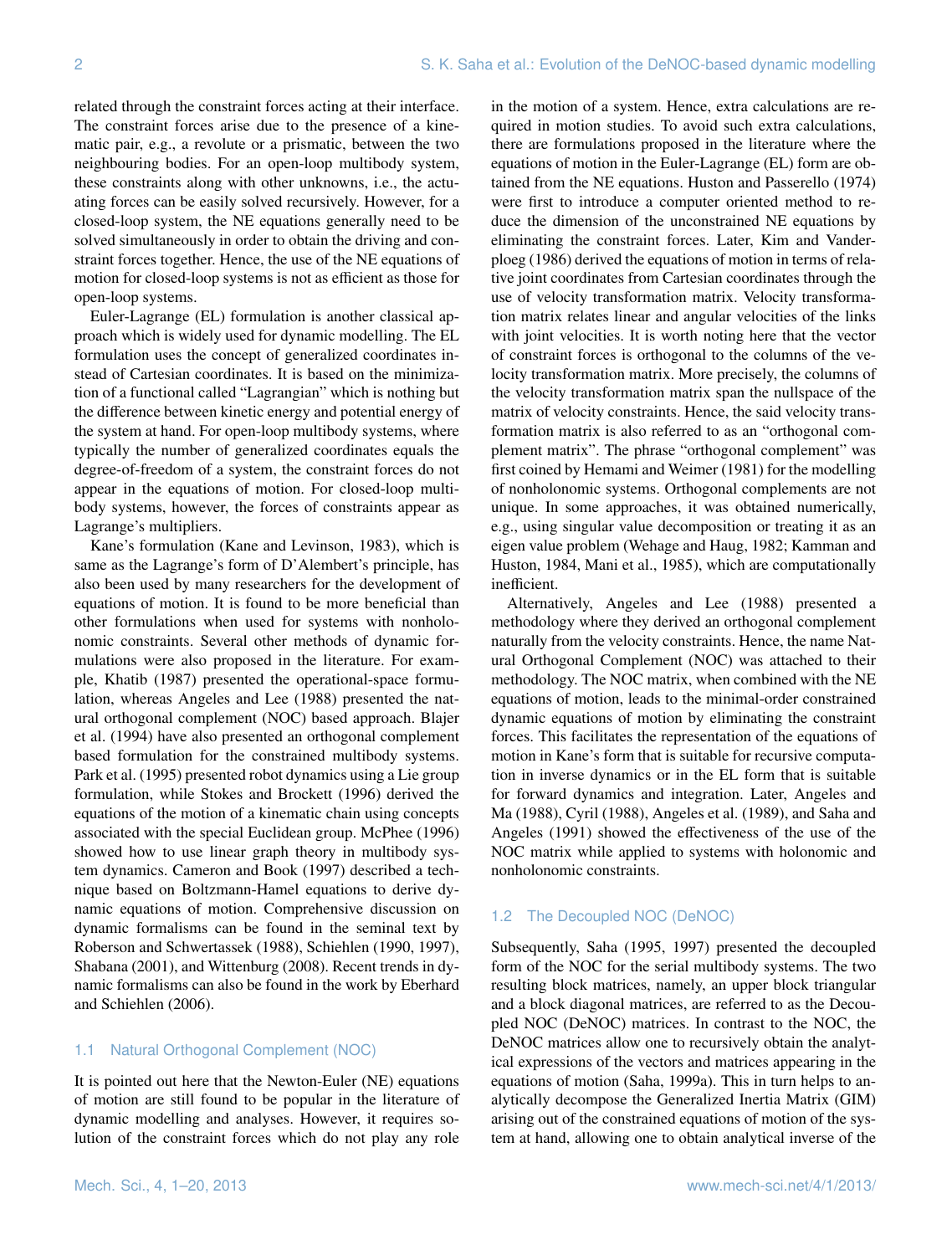#### S. K. Saha et al.: Evolution of the DeNOC-based dynamic modelling 33 33 33 34 35 35 36 36 36 36 36 36 36 37 38 39 30 31 32 35 36 37 38 37 38 38 38 39 30 31 32 35 36 37 38 38 39 30 31 32 35 36 37 38 39 30 31 32 35 36 37 38

GIM (Saha, 1999b) and a recursive algorithm for forward dynamics (Saha, 2003). Later, Saha and Schiehlen (2001) showed the power of the DeNOC matrices in obtaining recursive algorithms for the dynamics analyses of closed-loop parallel systems. Subsequently, Khan et al. (2005) illustrated the effectiveness of the DeNOC-based methodology in modelling parallel manipulators. Inspired by the concept of the DeNOC matrices, Dimitrov (2005) used a similar method for dynamic analysis, trajectory planning, and control of space robots. Garcia de Jalon et al. (2005) have also derived matrices which they have pointed out to be similar to the De-NOC matrices of Saha (1995, 1997). The DeNOC matrices have also found an application in the architecture design of a manipulator through its dynamic model simplifications (Saha et al., 2006). More recently, Chaudhary and Saha (2007) have applied the concept of the DeNOC matrices for the dynamic analyses of general closed-loop systems. They have also introduced the concepts like "determinate" and "indeterminate" subsystems which helped to achieve subsystem-level recursions for the inverse dynamics of a general closed-loop system. Systems with closedloops which are used in automobile steering systems were analyzed by Hanzaki et al. (2009), whereas fuel injection pumps of diesel engines with rolling contacts were analyzed by Sundarranan et al. (2012). Extending the concept of the DeNOC matrices to other type of systems, Mohan and Saha (2007) showed how to derive the DeNOC matrices for a rigid-flexible multibody system. The methodology not only provided efficient dynamic algorithms but also produced numerically stable results. Very recently, Shah et al. (2012a) introduced a concept of "kinematic module" to a tree-type multibody system and derived module-level De-NOC matrices, which provided macroscopic purview of the multibody systems. Moreover, intra- and inter-modular recursive algorithms were derived for the analyses and control of legged robots (Shah, 2011; Shah et al., 2013). It was shown that the concept of Euler-angle-joints (EAJs) (Shah et al., 2012b) coupled with the module-level DeNOC matrices provided very efficient dynamic algorithms for the multibody system consisting of multiple branches and multipledegrees-of-freedom joints. The algorithms have been implemented in a free software called ReDySim (acronym for Recursive Dynamic Simulator), which can be downloaded free from http://www.redysim.co.nr. ReDySim can be easily used by the students and researchers of multibody dynamics. Note here that the DeNOC-based algorithm was also used by the researchers from other domain, e.g., Patriciu et al. (2004) have adopted the concept for the analysis of conformational dependence of mass-metric tensor determinants in serial polymers with constraints.

The main motivation behind this paper is to bring forth the developments of the DeNOC-based dynamic modelling for multibody systems, which have taken place over more than one and half decades. The paper explains the fundamental principles of the DeNOC-based formulation, their benefits and applications. Rest of the paper is organized as follows: Sect. 2 presents the DeNOC-based dynamic modelling for serial-chain systems, which forms the basis for the dynamic modelling of other type of systems, e.g., tree-type systems explained in Sect. 3. Application to closed-loop systems is explained in Sect. 4, whereas two software, namely, Robo-Analyzer and ReDySim, developed for the use by the students and researchers of multibody dynamics are explained in Sect. 5. The computational aspects are provided in Sect. 6. Finally, conclusions are given in Sect. 7.

# **2 DeNOC-based dynamic modelling for serial-chain systems**

The Natural Orthogonal Complement (NOC) matrix proposed by Angeles and Lee (1988) relates the angular and linear velocities of the rigid bodies in a mechanical system to its associated joint-rates. It is used to develop a set of independent equations of motion from the unconstrained or uncoupled Newton-Euler (NE) equations using free-body diagrams. These independent set of equations was referred by the authors as the Euler-Lagrange equations of motion. Unlike the NOC, its decoupled form, i.e., the DeNOC, proposed by Saha (1995, 1997), allows one to write the expressions of each element of the matrices and vectors associated with the dynamic equations of motion in analytical recursive form.

#### 2.1 Preliminaries and notation

An open-loop serial-chain system, e.g., a robotic manipulator shown in Fig. 1, has a fixed-base, denoted by #0, and *n* moving rigid bodies or links, indicated with #1, ..., #*n*, coupled by *n* single degree-of-freedom (DOF) kinematic pairs or joints numbered as 1, ..., *n*. The joints are generally revolute or prismatic. In presence of higher-DOF joints, they are modelled as combinations of single-DOF joints. For example, a spherical joint can be modelled as three intersecting revolute joints, whereas a cylindrical joint is modelled as a combination of revolute and prismatic joints. Few terms are defined below which will be used throughout the paper for the derivation of the dynamic models.

The 6-dimensional vectors, twist  $(t_i)$  of the *i*-th rigid link undergoing motion in the 3-dimensional Cartesian space and wrench  $(w_i)$ , acting on the *i*-th link are defined by:

$$
t_i \equiv \left[ \begin{array}{c} \omega_i \\ v_i \end{array} \right] \text{ and } \mathbf{w}_i \equiv \left[ \begin{array}{c} \mathbf{n}_i \\ f_i \end{array} \right] \tag{1}
$$

where  $\omega_i$  is the 3-dimensional vector of angular velocity, and  $v_i$  is the 3-dimensional vector of linear velocity of the mass center  $(C_i)$  of the *i*-th link, whereas  $n_i$  and  $f_i$  are the 3dimensional vectors of the moment and force applied about and at  $C_i$ , respectively. The  $6 \times 6$  matrices of mass  $M_i$ , and angular velocity  $W_i$ , of the *i*-th body are represented by:

$$
\mathbf{M}_{i} \equiv \left[ \begin{array}{cc} \mathbf{I}_{i} & \mathbf{O} \\ \mathbf{O} & m_{i} \mathbf{1} \end{array} \right] \text{ and } \mathbf{W}_{i} \equiv \left[ \begin{array}{cc} \boldsymbol{\omega}_{i} \times \mathbf{1} & \mathbf{O} \\ \mathbf{O} & \mathbf{O} \end{array} \right] \tag{2}
$$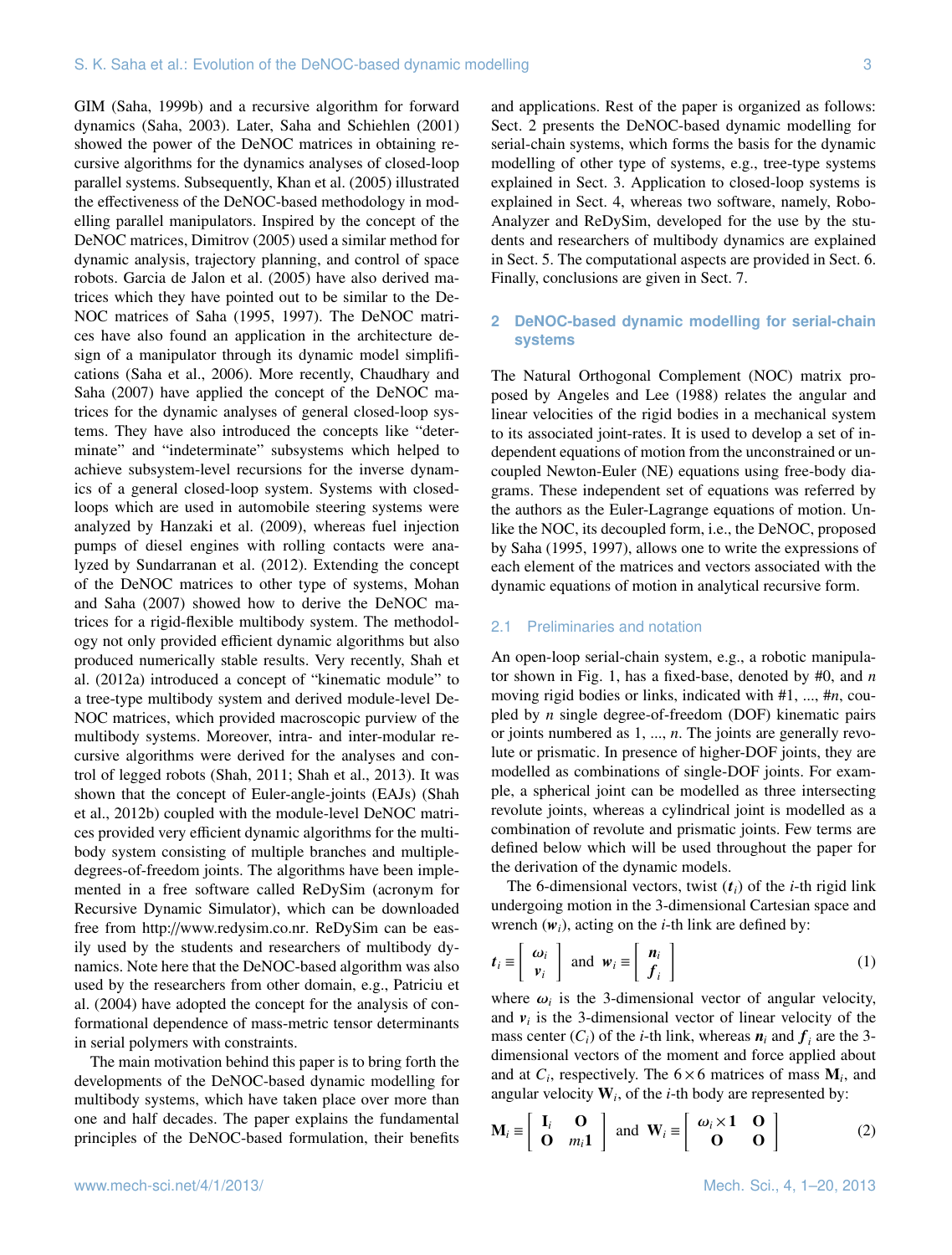

**Figure 1.** A robot manipulator.

**ω***i O<sup>j</sup> Cj*   $\mathbf{\hat{a}}_{ii}$  (-  $\mathbf{a}_{jj}$  $\mathbf{d}_j$ **r***j Oi* **v***i* #*j* #*i* **e***j*  **e***i X Z*  **Fixed frame** *O*   $\theta$  $\theta$ *O<sup>k</sup>* #*k* **d***i Ci* **c** *i* **c** *j* **c** *ij* Base, #0 **a***k*

**Figure 2.** A coupled link system.

written in a compact form as

**ω**

d fr

$$
t_i = \mathbf{B}_{ij}t_j + p_i\dot{\theta}_i
$$
 (4)

where  $\mathbf{B}_{ij}$  is the 6×6 matrix and  $\mathbf{p}_i$  is the 6-dimensional vector which are given by

$$
\mathbf{B}_{ij} \equiv \left[ \begin{array}{cc} 1 & \mathbf{O} \\ c_{ij} \times 1 & 1 \end{array} \right] \text{ and } \mathbf{p}_i \equiv \left[ \begin{array}{c} e_i \\ e_i \times d_i \end{array} \right] \tag{5}
$$

Here,  $c_{ij}$  is the 3-dimensional position vector from  $C_i$  to  $C_j$ given by  $c_{ij} \equiv -d_i - r_j$ , and  $c_{ij} \times 1$  is the cross-product tensor associated with vector  $c_{ij}$ . It is defined similar to  $\omega_i \times 1$  of Eq. (2). Moreover,  $e_i$  is the unit vector parallel to the axis of rotation of the *i*-th revolute joint. Interestingly, matrix  $\mathbf{B}_{ij}$ and vector  $p_i$  have the following interpretations:

 $-$  If links #*i* and #*j* are rigidly attached,  $\mathbf{B}_{ij}$  propagates twist or velocities of #*j* to #*i*. Hence,  $\mathbf{B}_{ij}$  is termed in Saha (1999a) as the *twist-propagation* matrix, which satisfies

$$
\mathbf{B}_{ij}\mathbf{B}_{jk} = \mathbf{B}_{ik} \text{ and } \mathbf{B}_{ii} = \mathbf{1}
$$
 (6)

 $\sim$  On the other hand the vector  $p_i$  takes into account the motion of the *i*-th joint. Hence, vector  $p_i$  is termed as the *joint-rate-propagation* vector. The vector  $p_i$  in Eq. (5) is defined for a revolute joint. For a prismatic joint, it is given by

$$
p_i \equiv \left[ \begin{array}{c} 0 \\ e_i \end{array} \right] \tag{7}
$$

Equation (4) can be written for  $i = 1, ..., n$ , as

$$
(\mathbf{1} - \mathbf{B})t = \mathbf{N}_d \dot{\boldsymbol{\theta}} \tag{8a}
$$

 dynamic equations of motion using the DeNOC matrices is whereas  $\mathbf{I}_i$  and  $m_i$  are the  $3 \times 3$  inertia tensor about  $C_i$ , and where  $\omega_i \times 1$  is the 3  $\times$  3 cross-product tensor associated with the angular velocity vector  $\omega_i$  which when operates on any 3-dimensional Cartesian vector *x* leads to the cross-product vector between  $\omega_i$  and *x*, i.e.,  $(\omega_i \times 1)x \equiv \omega_i \times x$ . Also, 1 and **O** are the  $3 \times 3$  identity and zero matrices, respectively, the mass of the *i*-th link, respectively. For the serial-chain mechanical system shown in Fig. l, the method to obtain the as follows:

- **–** Derive the DeNOC matrices.
- **–** Obtain the unconstrained NE equations of motion from the free-body diagrams of each link, and
- **–** Couple the DeNOC matrices with the unconstrained NE equations to obtain a set of constrained independent equations of motion which are same as the system's EL equations of motion.

The above steps are explained next in the following subsections.

#### 2.2 Kinematic constraints

The kinematic constraints in terms of the velocities of two neighbouring links, say, *#i* and *#j*, coupled by a revolute joint, as shown in Fig. 2, are given by

$$
\omega_i = \omega_j + \dot{\theta}_i e_i \tag{3a}
$$

$$
v_i = v_j + \omega_j \times r_j + \omega_i \times d_i \tag{3b}
$$

where  $\omega_i$  and  $v_j$  are the angular velocity and velocity of the mass of link *j*, i.e.,  $C_j$ , respectively. Similarly,  $\omega_i$  and  $v_i$  are defined for the neighbouring link *i*, whereas  $\dot{\theta}_i$  is the jointrate of the *i*-th joint. The above six scalar equations can be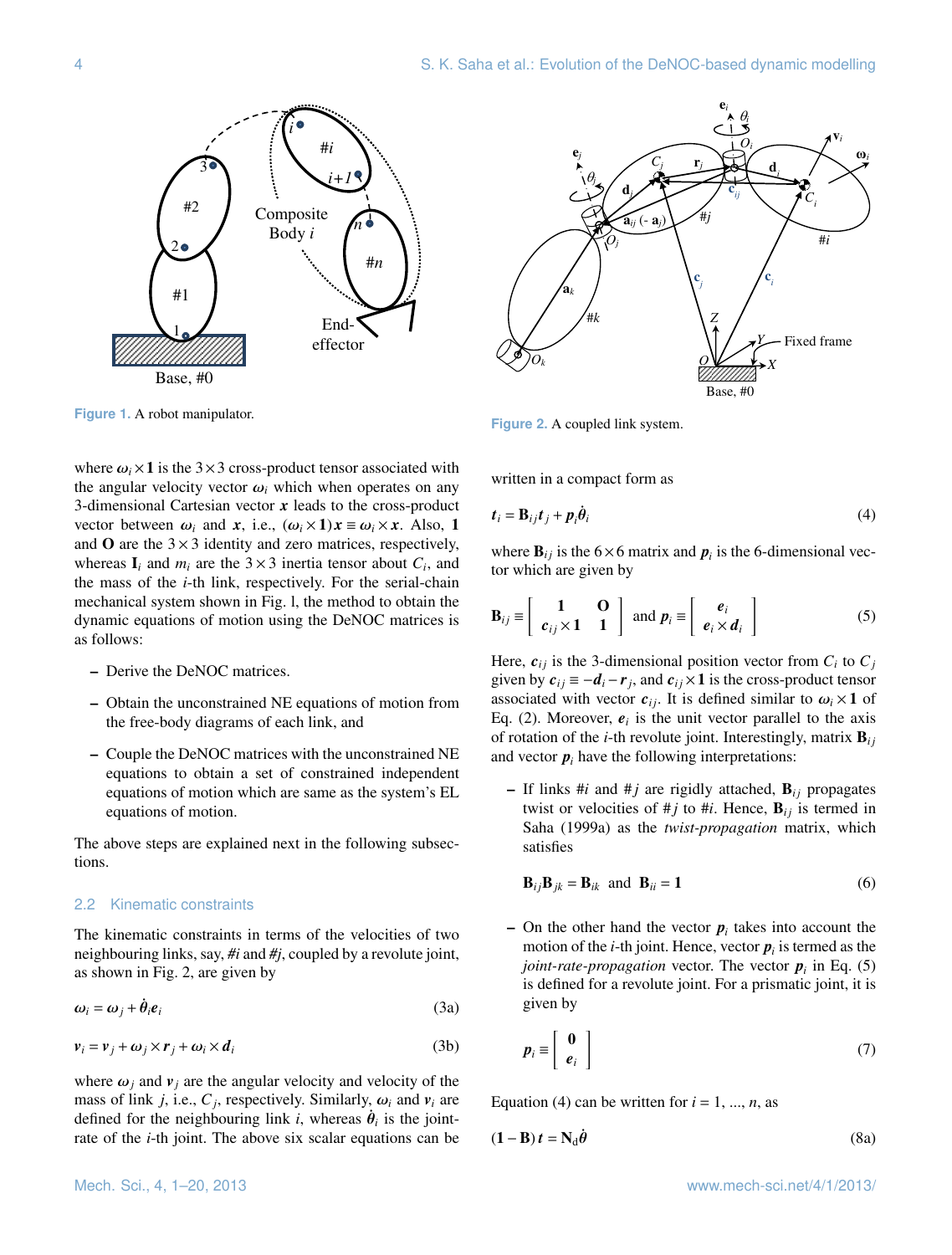where **1** is the  $6n \times 6n$  identity matrix, and the  $6n \times 6n$  matrix **B** has the following representation:

$$
\mathbf{B} = \left[ \begin{array}{cccc} \mathbf{O} & \mathbf{O} & \cdots & \mathbf{O} \\ \mathbf{B}_{21} & \mathbf{O} & \cdots & \mathbf{O} \\ \vdots & \vdots & \ddots & \vdots \\ \mathbf{O} & \cdots & \mathbf{B}_{n,n-1} & \mathbf{O} \end{array} \right] \tag{8b}
$$

It is now simple matter to invert the 6*n* × 6*n* matrix, (**1** −**B**), and hence, Eq. (8a) can be rewritten as

$$
t = N\dot{\theta}, \text{ where } N \equiv N_1 N_d \tag{9a}
$$

In Eq. (9a), the matrix **N** is the  $6n \times n$  Natural Orthogonal Complement (NOC) matrix, as introduced by Angeles and Lee (1988), whereas  $N_1$  and  $N_d$  are the decoupled form of the NOC or the DeNOC matrices proposed first time in Saha (1995). The  $6n \times 6n$  matrix  $N_1$  and the  $6n \times n$  matrix  $N_d$ are given by

$$
\mathbf{N}_{l} = \begin{bmatrix} \mathbf{1} & \mathbf{0} & \cdots & \mathbf{0} \\ \mathbf{B}_{21} & \mathbf{1} & \cdots & \mathbf{0} \\ \vdots & \vdots & \ddots & \vdots \\ \mathbf{B}_{n1} & \mathbf{B}_{n2} & \cdots & \mathbf{1} \end{bmatrix} \text{ and}
$$
\n
$$
\mathbf{N}_{d} = \begin{bmatrix} p_{1} & \mathbf{0} & \cdots & \mathbf{0} \\ \mathbf{0} & p_{2} & \cdots & \mathbf{0} \\ \vdots & \vdots & \ddots & \vdots \\ \mathbf{0} & \mathbf{0} & \cdots & p_{n} \end{bmatrix}
$$
\n(9b)

Note that in Eq.  $(9b)$ ,  $N_1$  is a lower block-triangular matrix, whereas  $N_d$  is a block-diagonal matrix, as indicated through their subscripts "l" and "d", respectively. Moreover, **O** and **0** are the  $6 \times 6$  matrix of zeros and the 6-dimensional vector of zeros, respectively. The *n*-dimensional vector  $\dot{\theta}$  is defined as

$$
\dot{\boldsymbol{\theta}} \equiv \left[ \dot{\boldsymbol{\theta}}_1, \cdots, \dot{\boldsymbol{\theta}}_n \right]^T \tag{10}
$$

which contains the joint-rates of all the joints in the serialchain system shown in Fig. 1.

#### 2.3 Unconstrained Newton-Euler (NE) equations

The unconstrained or uncoupled Newton-Euler (NE) equations of motion for the *i*-th rigid-link (Saha, 1999a) can be written from its free-body diagram, Fig. 3, as

$$
\mathbf{I}_i \dot{\boldsymbol{\omega}}_i + \boldsymbol{\omega}_i \times \mathbf{I}_i \boldsymbol{\omega}_i = \boldsymbol{n}_i \tag{11a}
$$

$$
m_i \dot{v}_i = f_i \tag{11b}
$$

where  $\dot{\omega}_i$  and  $\dot{\nu}_i$  are the angular acceleration and acceleration of the mass center  $C_i$ , respectively. Moreover,  $\mathbf{I}_i$  is the  $3 \times 3$ inertia tensor of *i*-th link about its mass center  $C_i$ , and  $m_i$  is its mass. Other variables were defined after Eq. (1). The above six scalar equations can be put in a compact form as



Inertial frame

**Figure 3.** Free-body diagram of the *i*-th link.

$$
\mathbf{M}_i \dot{\mathbf{t}}_i + \mathbf{W}_i \mathbf{M}_i \mathbf{t}_i = \mathbf{w}_i
$$
 (12)

where  $t_i$ ,  $w_i$  and  $W_i$ ,  $M_i$  are defined in Eqs. (1) and (2), respectively. Moreover,  $\dot{\mathbf{t}}_i$  is the time derivative of the twist  $\mathbf{t}_i$ of the *i*-th link. For the whole system of *n* rigid links, the 6*n* scalar equations (for  $i = 1, ..., n$ , where *n* is the number of moving rigid links in the serial chain system) can be written as

$$
\mathbf{M}\dot{\mathbf{t}} + \mathbf{W}\mathbf{M}\mathbf{t} = \mathbf{w} \tag{13}
$$

In Eq. (13),  $\dot{\mathbf{t}}$  is the time derivative of the generalized twist,  $\mathbf{t}$ . Moreover, **M** and **W** are the  $6n \times 6n$  generalized mass matrix and generalized matrix of angular velocities, respectively, i.e.,

$$
\mathbf{M} \equiv \text{diag.} [\mathbf{M}_1, \cdots, \mathbf{M}_n] \text{ and } \mathbf{W} \equiv \text{diag.} [\mathbf{W}_1, \cdots, \mathbf{W}_n] \quad (14)
$$

Moreover, *w* and *t* are the 6*n*-dimensional vectors of generalized wrench and twist, respectively. They are defined as

$$
\mathbf{w} \equiv \left[ \mathbf{w}_1^T, \cdots, \mathbf{w}_n^T \right]^T \text{ and } \mathbf{t} \equiv \left[ \mathbf{t}_1^T, \cdots, \mathbf{t}_n^T \right]^T \tag{15}
$$

### 2.4 Constrained equations using the DeNOC matrices

The kinematic constraints in velocities, i.e., Eq. (9a), then can be incorporated into the unconstrained NE equations of motion, Eq. (13). This is done by pre-multiplying  $N<sup>T</sup>$  with the 6*n* unconstrained NE equations of motions of Eq. (13), i.e.,

$$
\mathbf{N}^{T} \left( \mathbf{M} \dot{\mathbf{t}} + \mathbf{W} \mathbf{M} \mathbf{t} \right) = \mathbf{N}^{T} \left( \mathbf{w}^{E} + \mathbf{w}^{C} \right)
$$
(16)

where *w* is substituted as,  $w \equiv w^E + w^C$ , in which  $w^E$  and  $w^C$  are the 6*n*-dimensional vectors of external and constraint wrenches, respectively. Since the constraint wrenches do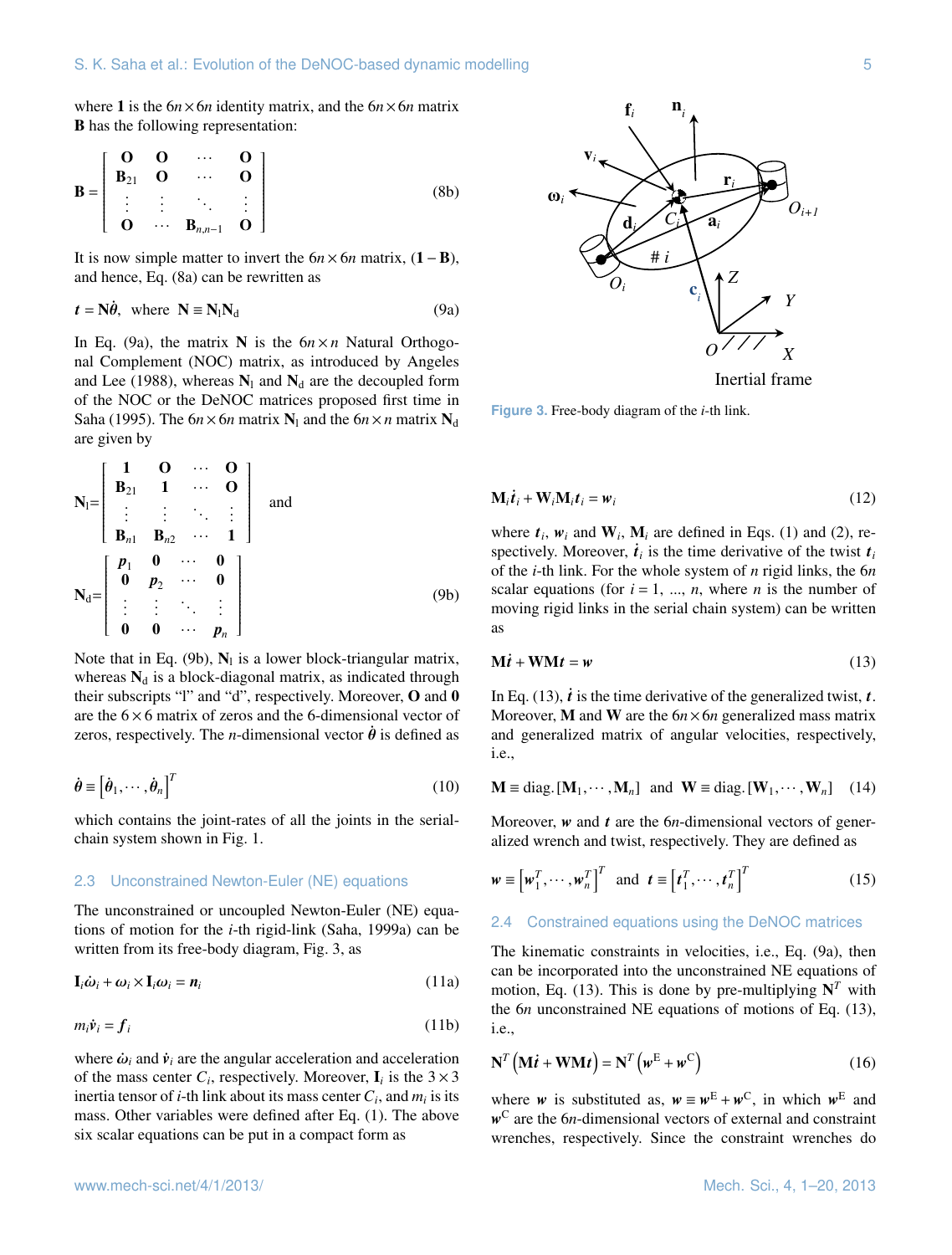not do any work,  $N^T w^C$  vanishes (Angeles and Lee, 1988). Hence,  $N^T w^C = 0$ . Substituting the expression of *t* from Eq. (9a) and its time derivative,  $\vec{\mathbf{i}} = \mathbf{N}^T \ddot{\mathbf{\theta}} + \dot{\mathbf{N}} \dot{\mathbf{\theta}}$  into Eq. (16), one can get the *n* independent scalar dynamic equations of motion, namely,

$$
\mathbf{I}\ddot{\theta} + \mathbf{C}\dot{\theta} = \tau \tag{17}
$$

where,  $I = N^T M N$ : the  $n \times n$  generalized inertia matrix (GIM);  $C \equiv N^T (MN + WMN)$ : the  $n \times n$  matrix of convective inertia terms (MCI); and  $\tau \equiv \mathbf{N}^T \mathbf{w}^{\mathbf{E}}$ : the *n*-dimensional vector of generalized forces of driving, and those resulting from gravity, dissipation, and other external forces like footground interaction of a walking robot, etc., if any.

#### 2.5 Analytical expression of the GIM

The analytical expression of the generalized inertia matrix (GIM) appearing in Eq. (17) plays an important role in simplifying, mainly, the forward dynamics agorithm (Saha, 1999a, 2003). In this section, the GIM **I** is derived using the expressions of the DeNOC matrices (Saha, 1995, 1997, 1999a, b, 2003). Substituting the expressions of the DeNOC matrices given by Eq. (9b) into the expression of the GIM appearing after Eq. (17), one gets

$$
\mathbf{I} = \mathbf{N}_{\mathrm{d}}^T \tilde{\mathbf{M}} \mathbf{N}_{\mathrm{d}}, \text{ where } \tilde{\mathbf{M}} \equiv \mathbf{N}_{\mathrm{l}}^T \mathbf{M} \mathbf{N}_{\mathrm{l}} \tag{18}
$$

The  $6n \times 6n$  symmetric matrix  $\tilde{M}$  can be written as

$$
\tilde{\mathbf{M}} \equiv \left[ \begin{array}{cccc} \tilde{\mathbf{M}}_1 & \mathbf{B}_{21}^T \tilde{\mathbf{M}}_2 & \cdots & \mathbf{B}_{n1}^T \tilde{\mathbf{M}}_n \\ \tilde{\mathbf{M}}_2 \mathbf{B}_{21} & \tilde{\mathbf{M}}_2 & \cdots & \mathbf{B}_{n2}^T \tilde{\mathbf{M}}_n \\ \vdots & \vdots & \ddots & \vdots \\ \tilde{\mathbf{M}}_n \mathbf{B}_{n1} & \tilde{\mathbf{M}}_n \mathbf{B}_{n2} & \cdots & \tilde{\mathbf{M}}_n \end{array} \right] \tag{19}
$$

where the  $6 \times 6$  matrix,  $\tilde{M}_i$ , for  $i = 1, \dots, n$ , can be obtained recursively, i.e.,

$$
\widetilde{\mathbf{M}}_i = \mathbf{M}_i + \mathbf{B}_{i+1,i}^T \widetilde{\mathbf{M}}_{i+1} \mathbf{B}_{i+1,i}
$$
\n(20)

in which  $\mathbf{\tilde{M}}_{i+1} \equiv \mathbf{O}$ , because there is no  $(n+1)$ st link in the serial-chain. Hence,  $\mathbf{\tilde{M}}_n \equiv \mathbf{M}_n$ . The matrix,  $\mathbf{\tilde{M}}_i$ , is interpreted as the mass matrix of the *Composite Body*, *i*, that consists of rigidly connected links #*i*, ..., #*n*, as indicated in Fig. 1. Finally, the  $n \times n$  GIM **I** can be expressed as

$$
\mathbf{I} = \begin{bmatrix} i_{11} & \text{sym} \\ \vdots & \ddots & \vdots \\ i_{n1} & \cdots & i_{nn} \end{bmatrix}, \text{ where } i_{ij} \equiv \mathbf{p}_i^T \tilde{\mathbf{M}}_i \mathbf{B}_{ij} \mathbf{p}_j \qquad (21)
$$

for  $i = 1, ..., n$ ;  $j = 1, ..., i$ . The term  $i_{ij}$  is a scalar and "sym" denotes symmetric elements of the GIM **I**.

#### 2.6 Recursive inverse dynamics algorithm

The inverse dynamics of a serial-chain system is defined as the process of determining the joint forces/torques when the joint motions of the system are known. The inverse dynamics algorithm calculates the joint torque,  $\tau_i$ , for  $i = 1, ..., n$ , in two recursive steps, namely, forward and backward recursions. They are given below.

#### 2.6.1 Step 1: forward recursion

First, the 6-dimensional twist and twist-rate vectors of each link, i.e.,  $t_i$  and  $\dot{t}_i$ , respectively, are calculated, for  $i = 1, ..., n$ , using the following relations:

$$
\boldsymbol{t}_i = \mathbf{B}_{i,i-1} \boldsymbol{t}_{i-1} + \boldsymbol{p}_i \dot{\boldsymbol{\theta}}_i \tag{22}
$$

$$
\dot{\boldsymbol{t}}_i = \mathbf{B}_{i,i-1} \dot{\boldsymbol{t}}_{i-1} + \dot{\mathbf{B}}_{i,i-1} \boldsymbol{t}_{i-1} + \boldsymbol{p}_i \ddot{\boldsymbol{\theta}}_i + \dot{\boldsymbol{p}}_i \dot{\boldsymbol{\theta}}_i
$$
 (23)

$$
w_i = \mathbf{M}_i \dot{\mathbf{t}}_i + \mathbf{W}_i \mathbf{M}_i \mathbf{t}_i
$$
 (24)

In the above equations,  $t_0 = 0$  and  $\dot{t}_0 = 0$ , as link #0 is fixed without any motion.

#### 2.6.2 Step 2: backward recursion

The 6-dimensional vector,  $\tilde{w}_i$ , and the scalar,  $\tau_i$ , for  $i = n, \dots$ , 1, are calculated using the following relations:

$$
\tilde{\boldsymbol{w}}_i = \mathbf{B}_{i+1,i}^T \tilde{\boldsymbol{w}}_{i+1}, \text{ and } \tau_i = \boldsymbol{p}_i^T \tilde{\boldsymbol{w}}_i
$$
\n(25)

where for  $i = n$ ,  $\tilde{w}_{n+1} = 0$ , as there is no  $(n + 1)$ st link in the system. Hence,  $\tilde{w}_n = w_n$ . The effect of gravity can also be taken into account by providing negative acceleration due to gravity, *g*, to the twist-rate of the first link as an additional term (Kane and Levinson, 1983), i.e.,

$$
\dot{\boldsymbol{t}}_1 = \boldsymbol{p}_1 \ddot{\boldsymbol{\theta}}_1 + \dot{\boldsymbol{p}}_1 \dot{\boldsymbol{\theta}}_1 + \boldsymbol{\rho}, \text{ where } \boldsymbol{\rho} \equiv \left[ \boldsymbol{0}^T, -\boldsymbol{g}^T \right] \tag{26}
$$

Note that Eqs. (22)–(26) were reported in Saha (1999a) with different notations, which actually have the same interpretations as given above, i.e., twist  $(t_i)$ , twist-rate  $(\dot{t}_i)$ , wrench of composite body  $(\tilde{\mathbf{w}}_i)$ , etc. Based on the above mentioned recursive inverse dynamics algorithm, a computer program was developed in C++ which was called RIDIM (Recursive Inverse Dynamic for Industrial Manipulators) (Saha, 1999a). Recently, a similar algorithm has been rewritten in Visual C# and implemented in the "IDyn" module of the newly developed software called RoboAnalyzer (Rajeevlochana and Saha, 2011; Rajeevlochana et al., 2012) which also has 3 dimensional visualisation of the system under study. It is explained in Sect. 6.1, and available free from http://www. roboanalyzer.com for the benefits of students and researchers of multibody dynamics community.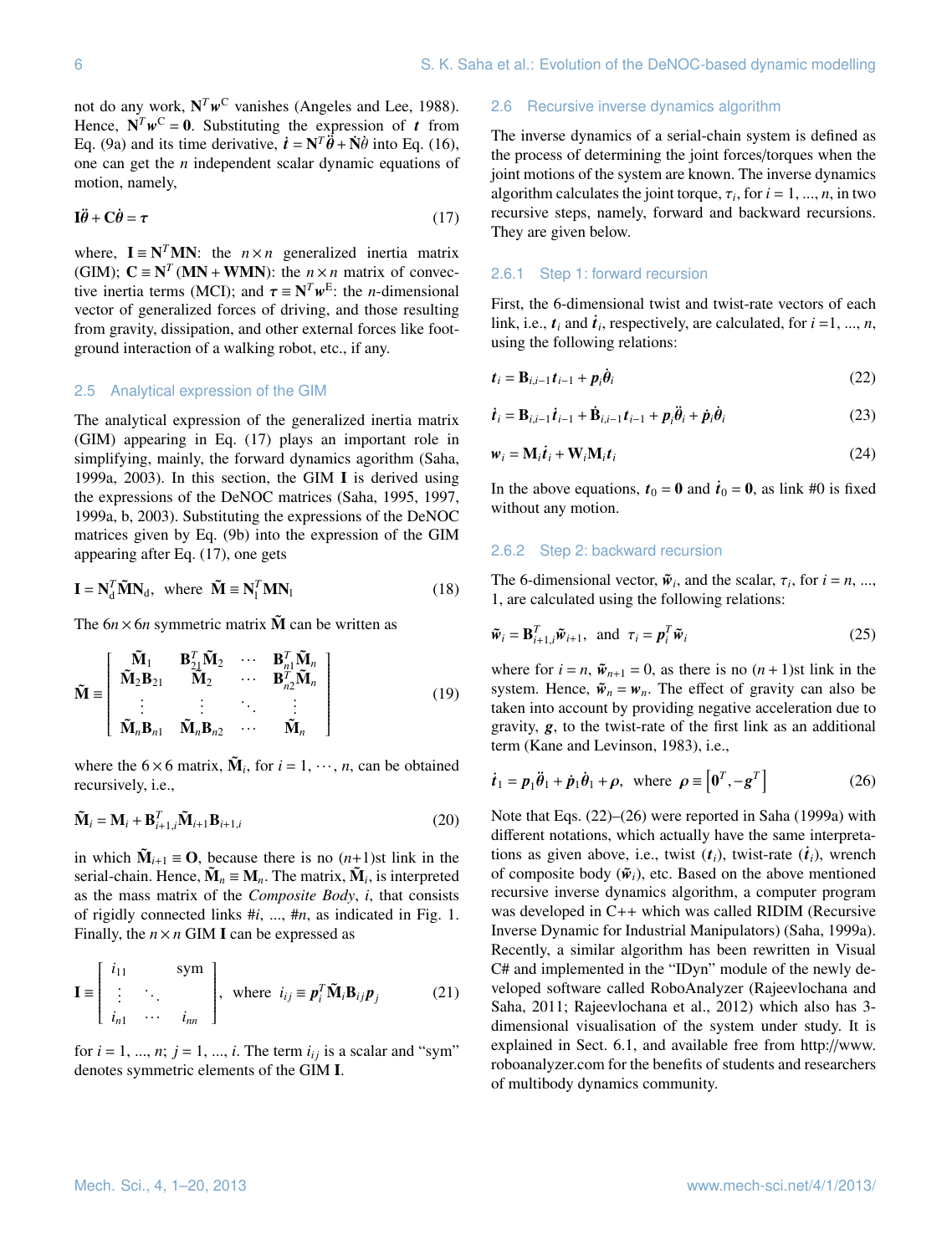# S. K. Saha et al.: Evolution of the DeNOC-based dynamic modelling 7

#### 2.7 Recursive forward dynamics algorithm

Forward dynamics of a serial-chain system is defined as the process of determining the joint accelerations when the jointactuator torques/forces of the system are known. In order to compute the joint accelerations  $\ddot{\theta}$  recursively, the GIM, **I** of Eq. (17), is decomposed as  $I = UDU<sup>T</sup>$  (Saha, 1995, 1997, 1999b) based on the Reverse Gaussian Elimination (RGE) method, where **U** and **D** are upper triangular and diagonal matrices, respectively. The  $\text{UDU}^T$  decomposition results in an efficient order  $n$ , i.e.,  $O(n)$ , computational algorithm in contrast to  $O(n^3)$  computations required by the Cholesky decomposition of the GIM (Strang, 1998).

For the development of recursive  $O(n)$  forward dynamics algorithm, the constrained dynamics equations of motion, Eq. (17), are rewritten as

$$
UDU^{T}\ddot{\theta} = \varphi \tag{27}
$$

where  $\varphi \equiv \tau - C\dot{\theta}$ . Then, three recursive steps are used to calculate the joint accelerations, which are given below.

#### 2.7.1 Step 1

Solution for  $\hat{\tau}$ , where  $\hat{\tau} = \mathbf{D}\mathbf{U}^T\ddot{\theta} = \mathbf{U}^{-1}\varphi$ . It is found as follows: For  $i = n - 1, \dots, 1$ , calculate

$$
\hat{\tau}_i = \varphi_i - \boldsymbol{p}_i^T \boldsymbol{\eta}_{i,i+1} \tag{28}
$$

where  $\eta_{i,i+1}$  is the 6-dimensional vector obtained recursively as

$$
\eta_{i,i+1} \equiv \mathbf{B}_{i+1,i}^T \eta_{i+1} \text{ and } \eta_{i+1} \equiv \hat{\tau}_{i+1} \psi_{i+1} + \eta_{i+1,i+2} \tag{29}
$$

in which  $\eta_{n,n+1} = 0$ , and the 6-dimensional vector  $\psi_{i+1}$  is evaluated using the following relations:

$$
\Psi_i = \frac{\hat{\psi}_i}{\hat{m}_i}, \text{ where } \hat{\psi}_i \equiv \hat{\mathbf{M}}_i \mathbf{p}_i \text{ and } \hat{m}_i \equiv \mathbf{p}_i^T \hat{\psi}_i \tag{30}
$$

In Eq. (30), the  $6 \times 6$  matrix,  $\hat{\mathbf{M}}_i$  is obtained recursively as

$$
\hat{\mathbf{M}}_i = \mathbf{M}_i + \mathbf{B}_{i+1,i}^T \overline{\mathbf{M}}_{i+1} \mathbf{B}_{i+1,i},
$$
  
where  $\overline{\mathbf{M}}_{i+1} \equiv \hat{\mathbf{M}}_{i+1} - \hat{\boldsymbol{\psi}}_{i+1} \boldsymbol{\psi}_{i+1}^T$  and  $\hat{\mathbf{M}}_n = \mathbf{M}_n$  (31)

The  $6 \times 6$  symmetric matrix  $\hat{\mathbf{M}}_i$  is the mass matrix of *Articulated Body*, *i*, defined as the links #*i*, ..., #*n*, coupled by the joints  $i+1$ , ..., *n*. This is in contrast to the definition of the *Composite Body*, *i*, given after Eq. (20), where the links are rigidly connected, i.e., the joints are locked. Note that the mass matrix of the *i*-th *Articulate Body*  $\hat{\mathbf{M}}_i$  is nothing but the Articulated-Body-Inertia (ABI) of Featherstone (1987).

#### 2.7.2 Step 2

Solution for  $\tilde{\tau}$ , where,  $\tilde{\tau} \equiv U^T \ddot{\theta} \equiv D^{-1} \hat{\tau}$ . It is found as follows: for  $i = 1, ..., n$ ,

$$
\tilde{\tau}_i = \frac{\hat{\tau}_i}{\hat{m}_i} \tag{32}
$$



**Figure 4.** The Stanford arm.

#### 2.7.3 Step 3

θ**¨**

Solution for  $\ddot{\theta}$ , where,  $\ddot{\theta} \equiv U^{-T} \tilde{\tau}$ . It is found as follows: For  $i = 2, ..., n$ ,

$$
\ddot{\theta}_i = \tilde{\tau}_i - \psi_i^T \mu_{i,i-1} \tag{33}
$$

where  $\mu_{i,i-1} \equiv \mathbf{B}_{i,i-1}\mu_{i-1}, \mu_{i-1} \equiv \mathbf{p}_{i-1}\ddot{\theta}_{i-1} + \mu_{i-1,i-2}$ , and for  $i =$ 1,  $\mu_{10}$  ≡ 0.

Based on the above mentioned forward dynamics algorithm, another C++ program RFDSIM (Recursive Forward Dynamic and Simulation of Industrial Manipulators) was written which was reported in Saha (1999a). A similar algorithm was rewritten in Visual C# and implemented in the "FDyn" module of RoboAnalyzer software (Rajeevlochana et al., 2012; http://www.roboanalyzer.com) with which one can see animation of the systems under study. The numerical integrator used in RoboAnalyzer for the simulation purposes is based on the Runge-Kutta 4th order method (Bathe and Wilson, 1976).

#### 2.8 Numerical example: a 6-DOF Stanford arm

The dynamic analyses of the 6-link 6-DOF serial-chain system with both revolute and prismatic joints, namely, the Stanford arm as shown in Fig. 4, were carried out using RoboAnalyzer. The Denavit and Hartenberg (DH) paramters, which were proposed by Denavit and Hartenberg (1955), and the mass and inertia propoerties are taken from Saha (1999a) as per the notations explained there and in Saha (2008). The numerical values are not reproduced here since the focus of this paper is to review the DeNOC-based formulations and their applicability. However, the joint torques (Joints 1–2, 4– 6) and force (Joint 3) obtained from the "IDyn" module of RoboAnalyzer software for the following joint input motions are plotted in Fig. 5:

$$
\theta_i = \theta_i(0) + \frac{\theta_i(T) - \theta_i(0)}{T} \left[ t - \frac{T}{2\pi} \sin\left(\frac{2\pi}{T}t\right) \right]
$$
  
for  $i = 1, 2, 4, 5, 6$  (34)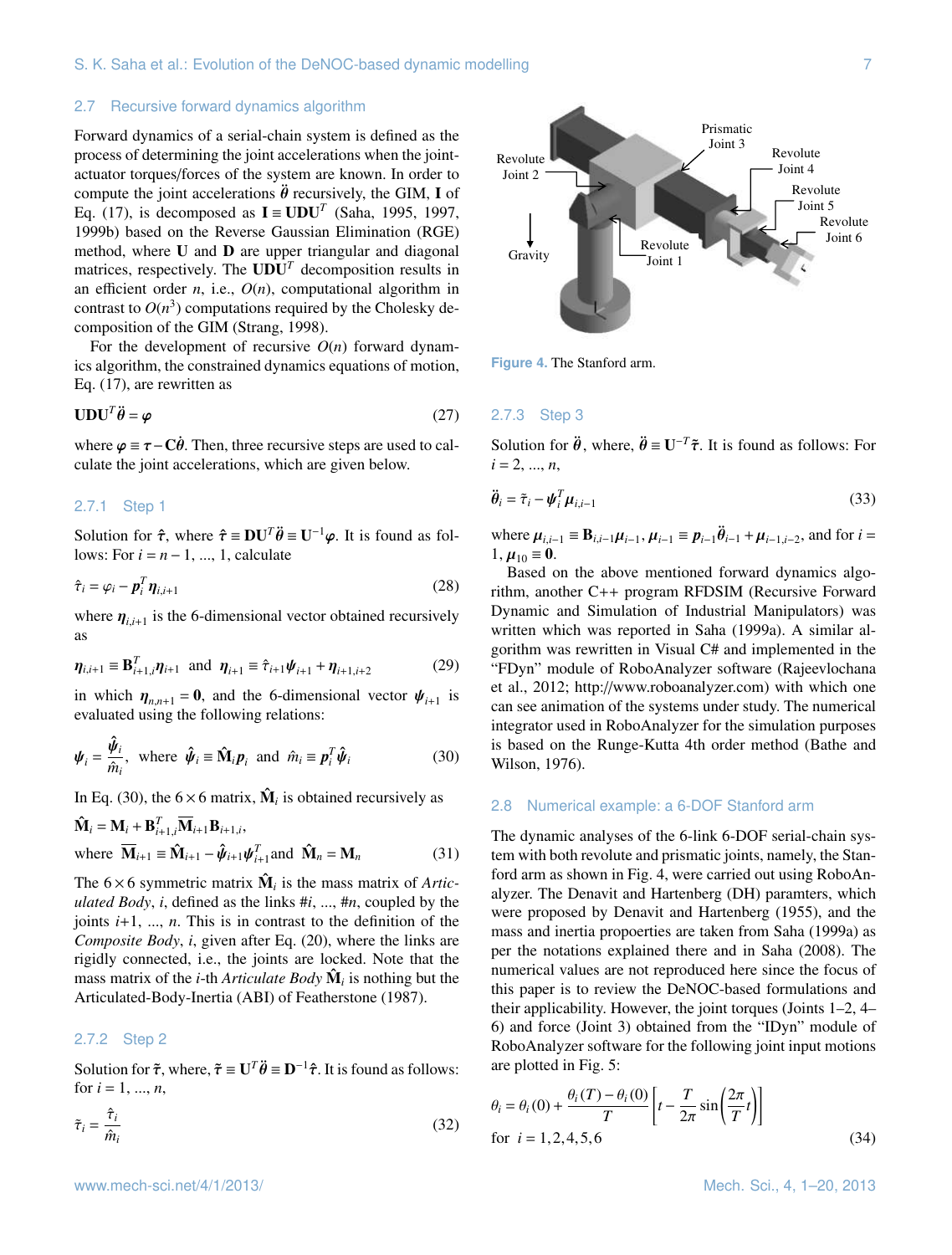

**Figure 5.** Joint torques (1–2, 4–6) and force (3) for the Stanford arm.



**Figure 6.** Simulated joint motions for the free-fall of the Stanford arm.

$$
b_3 = b_3(0) + \frac{b_3(T) - b_3(0)}{T} \left[ t - \frac{T}{2\pi} \sin\left(\frac{2\pi}{T}t\right) \right]
$$
(35)

where  $\theta_i(0) = 0$ , for  $i = 1-2$ , 4–6 and  $b_3(0) = 0$  are the variable DH parameters (Saha, 2008) or the joint variables at time  $T = 0$ , whereas the total time of motion is,  $T = 10$  s. Gravity was acting in the negative  $Z_1$ -direction. The variable,  $\tau_i$ , for  $i = 1-2$ , 4–6, and  $f_3$  in Fig. 5 are the joint torques and force, respectively. The results were verified with those reported in Saha (2008).

The forward dynamics and simulation of the Stanford arm was also performed using "FDyn" module of RoboAnalyzer. The Stanford manipulator was assumed to fall freely under gravity without any external torques and force at the actuating joints. The initial positions were taken same as in the inverse dynamics analysis given after Eq. (35). The results are plotted in Fig. 6, where the variations of the joint motions with respect to time are shown. The results were also verified with those reported in Saha (2008).



**Figure 7.** A tree-type system.

### **3 Tree-type systems**

0 of the tree-type architecture was defined as a set of serially A tree-type system has a set of links connected by kinematic sumed to be a combination of several<sub>β</sub> serial-chain systems Shah et al. (2011, 2013) extended the methodology to model pairs, typically, a revolute or a prismatic joint, as shown in Fig. 7. Other type of joints, say, a universal or spherical, and a cylindrical, can be modelled as a combination of two or three intersecting revolute joints, and a pair of revoluteprismatic joints, respectively, as mentioned in the beginning of Sect. 2.1. Based on the modelling of serial-chain systems, a tree-type system. For this, the tree-type system was ascalled "kinematic modules". Consequently, multi-modular recursive algorithms for the tree-type systems were presented against "full-body-level" recursive dynamics algorithms of Featherstone (1987) and Rodriguez (1992). Each "module" connected links emerges from the last link of its parent module. For example, as indicated in Fig. 8, the parent module of  $M_i$  is module  $M_\beta$ .

For the analyses purposes, the tree-type system was first kinematically modularized before its kinematic constraints were derived. The modules are denoted with  $M_0$ ,  $M_1$ ,  $M_2$ , etc., where a child module bears a number higher than its parent module. Moreover, the links inside any module, say,  $M_i$ , are denoted as  $\#1^i$ , ...,  $\#k^i$ , ...,  $\# \eta^i$ , where the superscript *i* signifies the module number. Considering the treetype system, there are *s* number of modules in the system, and there are  $\eta^i$  number of links in the *i*-th module. The total number of links in the whole system is then obtained by *n* =  $\sum_{i=1}^{s} \eta^{i}$ . The kinematic constraints were next derived at the *i* intra-modular level, i.e., amongst the links inside a module, and inter-modular level, i.e., between the modules. The dynamic analyses were done using intra- (Inside the module)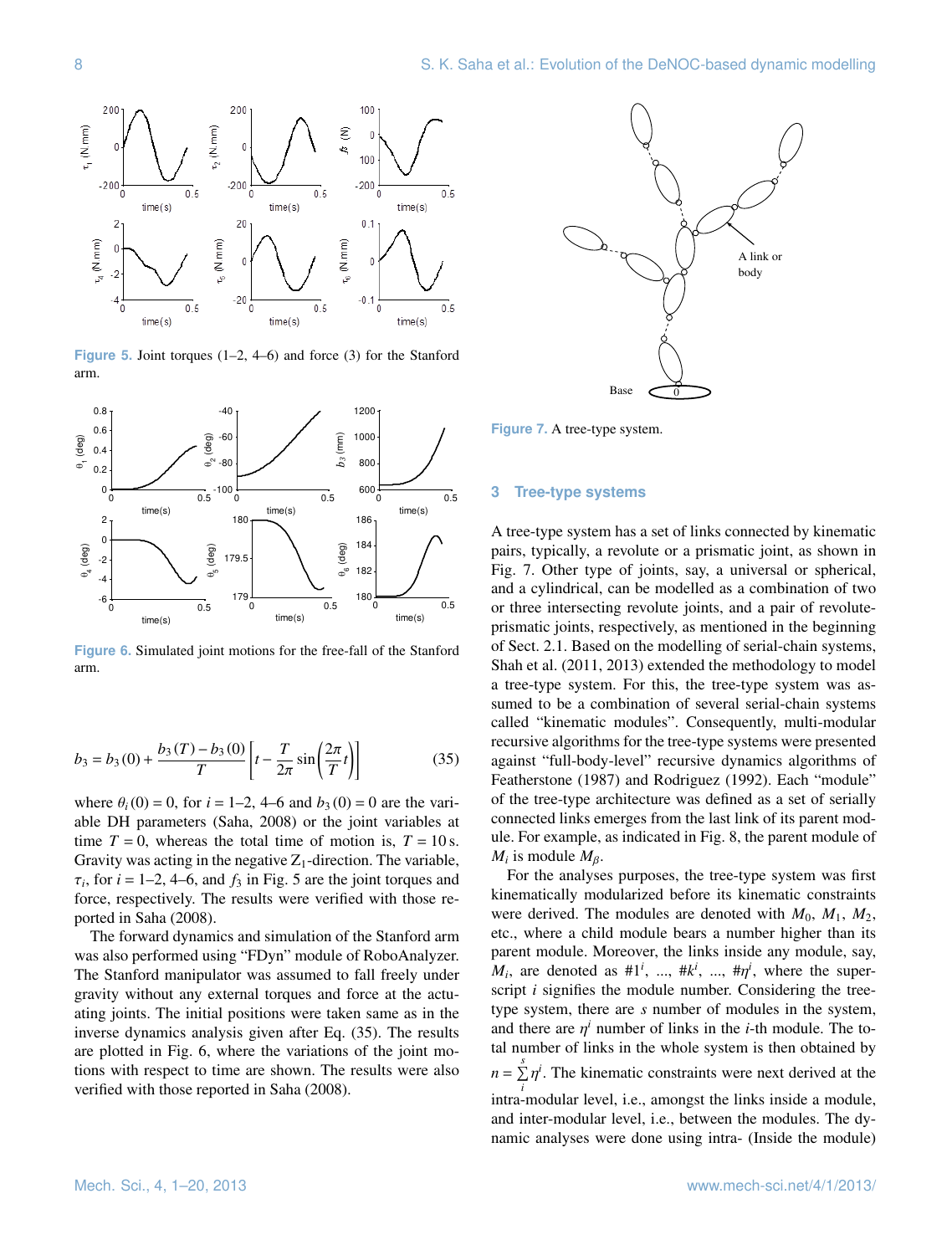

**Figure 8.** The multi-modular tree-type system.

and inter-modular (between the modules) recursions, as presented in Fig. 9.

#### 3.1 Intra-modular kinematic constraints

Intra-modular kinematic constraints are effectively the velocity constraints between the links of a serial-chain system derived in Eqs. (3–10). Here, however, a little modification is proposed in the definition of each link's linear velocity *v<sup>i</sup>* . In contrast to the definition of the velocity of the mass center of the *i*-th link,  $C_i$ , as  $v_i$  of Eq. (1), it is defined in this section as the velocity of point  $O_i$  where the *i*-th joint couples the *j*-th link with the *i*-th one, as indicated in Fig. 2. Such definition of  $v_i$  in twist expression of Eq. (1) was necessitated mainly to take care of the branching issue of the serial-modules in the tree-type system, as shown in Fig. 8. The velocity of the *i*-th link defined here with respect to  $O_i$  (sometimes referred to as the origin of the *i*-th link). It is actually the velocity of the previous link at its connection point, namely, the last link of the parent module where the first link of the child module is coupled. Hence, where branching occurs no additional computations are required for the calculation of the velocity of the first link belonging to the child module. This was not the case with the definition of the velocity of the *i*-th link with respect to its mass center  $C_i$  in which additional computations would be required to calculate the velocity of the mass center  $C_i$  from the origin  $O_i$ . Moreover, as the main objective of dynamic analyses is to calculate either joint torques or joint motions, selection of  $O_i$  as a reference point, instead of the  $C_i$ , can lead to efficient recursive inverse and forward dynamics algorithms, as shown by Shah et al. (2011, 2013). In fact, for the serial-chain systems considered in Sect. 2, the same definition with respect to  $O_i$  could have been adopted. This was done with the "IDyn" and "FDyn" modules of the RoboAnalyzer software. In Sect. 2, however, it was shown how the simplest form of the NE equations of motion given by Eq. (1) can be used with the definition of the DeNOC matrices, as demonstrated in the original work of Saha (1995, 1997, 1999a, b, 2003).

Now, with the new definitions of  $v_i$  with respect to  $O_i$ , Eq. (4) is rewritten as

$$
t_i = A_{ij}t_j + p_i\dot{\theta}_i
$$
 (36a)

where  $t_i$  and  $t_j$  are the 6-dimensional twist vectors defined in Eq. (1) but with respect to (w.r.t.) the new definition of  $v_i$ , i.e., w.r.t. point  $O_i$ . Accordingly, the  $6 \times 6$  matrix  $A_{ij}$  is the new twist-propagation matrix. A different notation is used here to distinguish it from  $\mathbf{B}_{ij}$  which was defined after Eq. (4) w.r.t. the definition of the velocity of  $C_i$ . The 6 × 6 matrix  $A_{ij}$ , and the 6-dimensional joint-rate-propagation vector,  $p_i$ , are given by

$$
\mathbf{A}_{ij} = \begin{bmatrix} \mathbf{1} & \mathbf{O} \\ \mathbf{a}_{ij} \times \mathbf{1} & \mathbf{1} \end{bmatrix}, \text{ and}
$$
\n
$$
\mathbf{p}_i = \begin{bmatrix} \mathbf{e}_i \\ \mathbf{0} \end{bmatrix} \text{ for revolute}; \quad \mathbf{p}_i = \begin{bmatrix} \mathbf{0} \\ \mathbf{e}_i \end{bmatrix} \text{ for prismatic} \quad (36b)
$$

where the 3-dimensional vector  $a_{ij}$  is shown in Fig. 2. Notice the change in the expression of  $p_i$  in Eq. (36b) in comparison to the same in Eq. (5) where  $v_i$  was defined w.r.t.  $C_i$ . For serially connected rigid links in the *i*-th serial-chain module, one can write the expression for the generalized twist,  $t_i$ , similar to Eq. (9a), as

$$
\vec{t}_i = \overrightarrow{\mathbf{N}}_i \dot{\vec{\theta}}_i, \text{ where } \overrightarrow{\mathbf{N}}_i \equiv [\overrightarrow{\mathbf{N}}_i \overrightarrow{\mathbf{N}}_d]^i
$$
 (37)

In Eq. (37), the  $6\eta^i$ -dimensional generalized twist vector  $t_i$ and the  $\eta^i$ -dimensional generalized joint-rates vector  $\vec{\theta}_i$  are defined as follows:

$$
\vec{t}_i \equiv \begin{bmatrix} t_1 \\ \vdots \\ t_k \\ \vdots \\ t_\eta \end{bmatrix} \text{ and } \dot{\vec{\theta}}_i \equiv \begin{bmatrix} \dot{\theta}_1 \\ \vdots \\ \dot{\theta}_k \\ \vdots \\ \dot{\theta}_\eta \end{bmatrix}^i
$$
(38)

where a bar ("−") over an entity in Eqs. (37) and (38) signifies that the quantity is related to a module and the superscript, *i*, outside the brackets identifies the module. As a consequence, the generic notation  $t_k$  (or  $t_{k}$ ) in Eq. (38) is the 6-dimensional twist vector for the  $k^{\text{th}}$  link in the *i*-th module. The  $6\eta^i \times 6\eta^i$  and  $6\eta^i \times \eta^i$  DeNOC matrices for the serial-chain module, denoted as  $N_{l}$  and  $N_{d}$ , respectively, are given by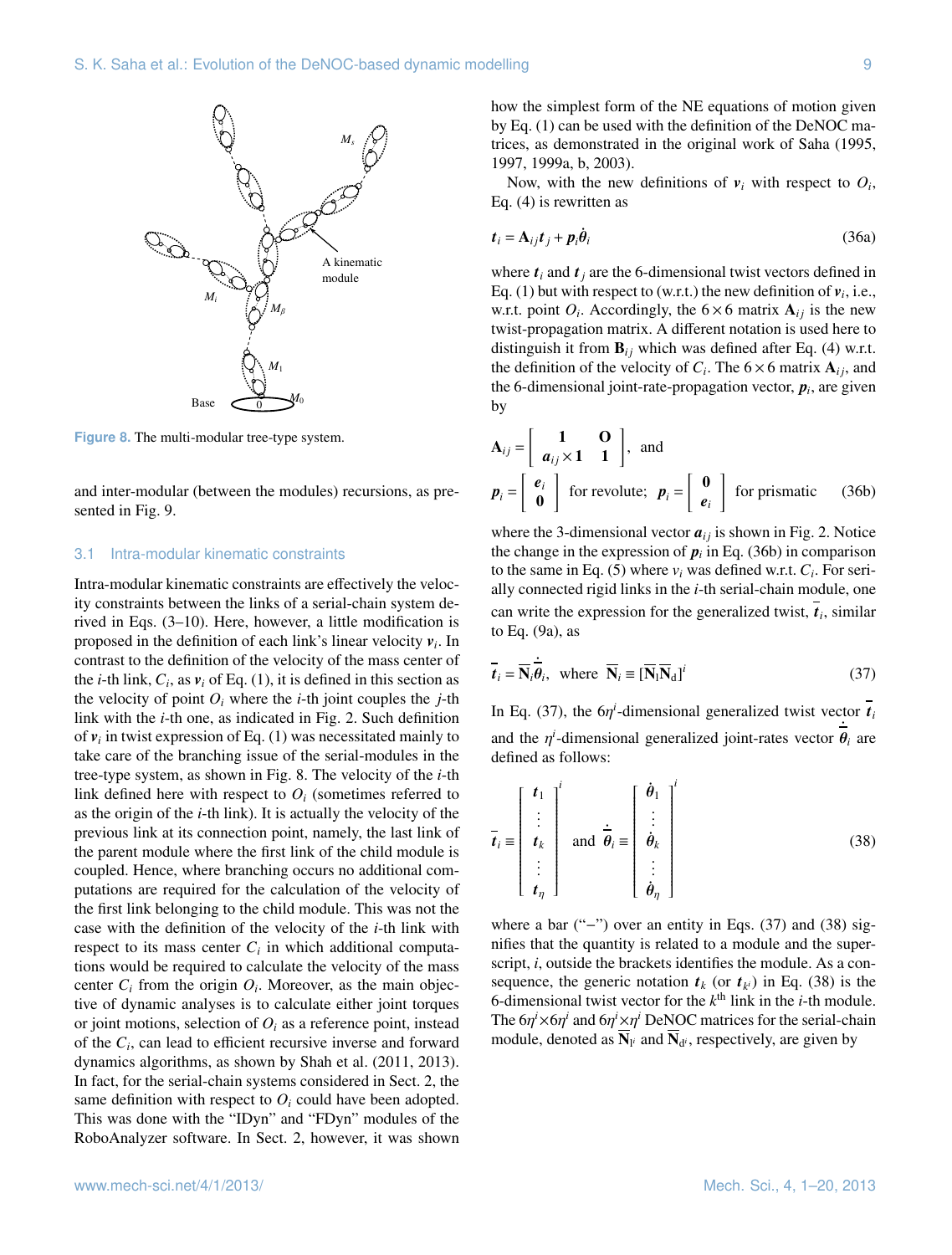

**Figure 9.** Recursive dynamics algorithms (Shah, 2011; Shah et al., 2013).

$$
\overline{\mathbf{N}}_{l} \equiv \begin{bmatrix}\n\mathbf{1} & \mathbf{O} & \cdots & \mathbf{O} \\
\mathbf{A}_{21} & \mathbf{1} & \cdots & \mathbf{O} \\
\vdots & \vdots & \ddots & \vdots \\
\mathbf{A}_{\eta 1} & \mathbf{A}_{\eta 2} & \cdots & \mathbf{1}\n\end{bmatrix}^{\mathbf{i}}
$$
 and  
\n
$$
\overline{\mathbf{N}}_{d} \equiv \begin{bmatrix}\nP_1 & \mathbf{0} & \cdots & \mathbf{0} \\
\mathbf{0} & P_2 & \cdots & \mathbf{O} \\
\vdots & \vdots & \ddots & \vdots \\
\mathbf{0} & \mathbf{0} & \cdots & P_{\eta}\n\end{bmatrix}^{\mathbf{i}}
$$
(39)

#### 3.2 Inter-modular kinematic constraints

Having obtained the intra-modular kinematic constraints in the velocity-level, it is now possible to derive the intermodular kinematic (velocity) constraints, i.e., between two neighbouring serial-chain modules. In a way, each module has been treated similar to a link in a serial-chain module presented in Sect. 2 or Sect. 3.1. For this, module  $M_\beta$  is con-

sidered as the parent of module  $M_i$ , as shown in Fig. 8. This is similar to link *j* of Fig. 2 which is the parent of link *i*. The  $6\eta^i$ -dimensional generalized twist  $t_i$  is then obtained from the  $6\eta^{\beta}$ -dimensional generalized twist  $t_{\beta}$  as

$$
\overline{t}_i = \overline{\mathbf{A}}_{i\beta}\overline{t}_\beta + \overline{\mathbf{N}}_i\overline{\dot{\theta}}_i
$$
 (40)

where  $\overline{A}_{i,\beta}$  is the  $6\eta^i \times 6\eta^\beta$  module-twist-propagation matrix which propagates the generalized twist of the parent module (*β*) to the child module (*i*) and  $\overline{N}_i$  is the  $6\eta^i \times \eta^i$  module-jointrate propagation matrix, which are given by

$$
\overline{\mathbf{A}}_{i,\beta} \equiv \left[ \begin{array}{ccc} \mathbf{O} & \cdots & \mathbf{O} & \mathbf{A}_{1^i,\eta^\beta} \\ \vdots & \ddots & \vdots & \vdots \\ \mathbf{O} & \cdots & \mathbf{O} & \mathbf{A}_{\eta^i,\eta^\beta} \end{array} \right] \tag{41a}
$$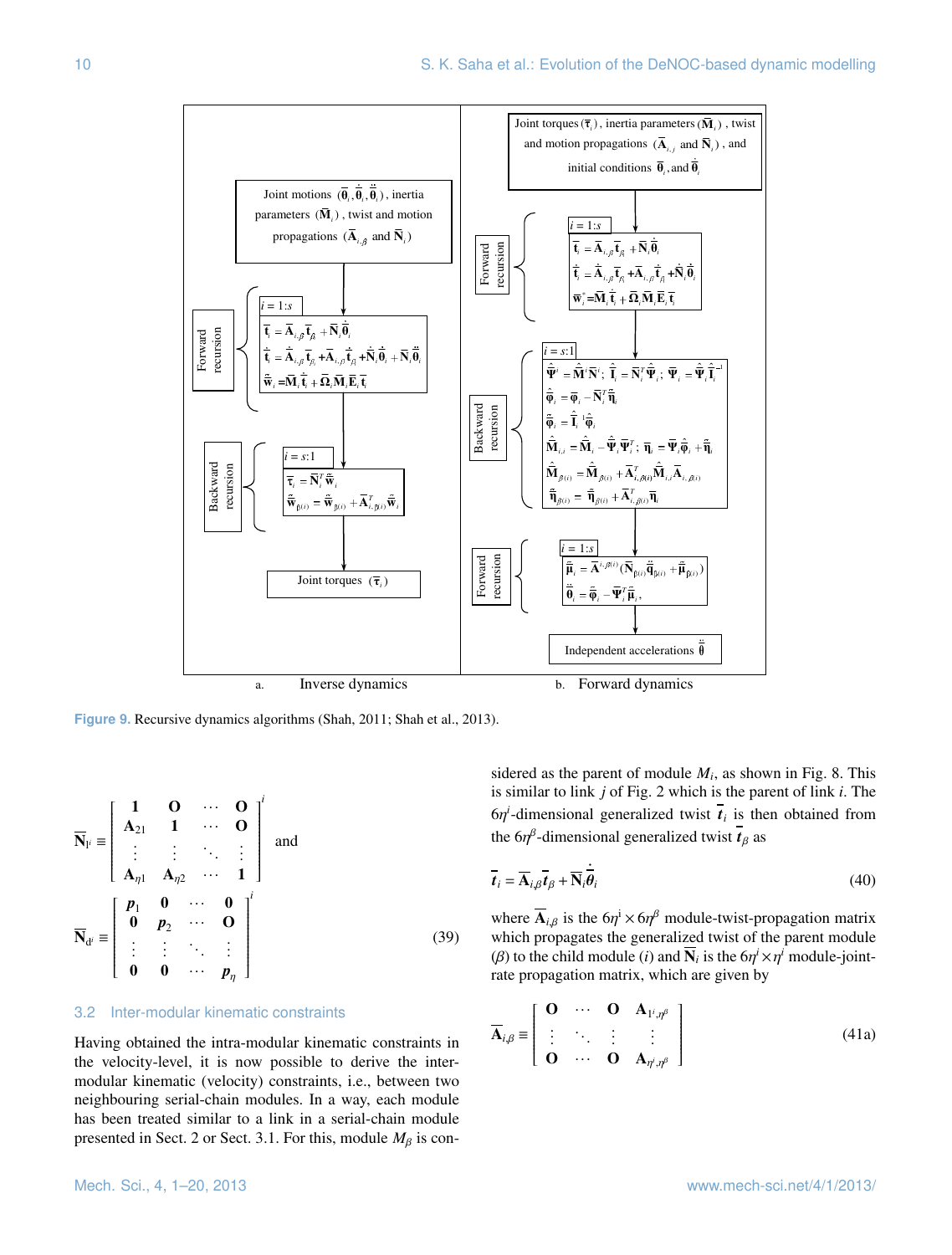and

$$
\overline{\mathbf{N}}_i = [\overline{\mathbf{N}}_1 \overline{\mathbf{N}}_d]^i \equiv \begin{bmatrix} p_1 & 0 & \cdots & 0 \\ \mathbf{A}_{21} p_1 & p_2 & \cdots & 0 \\ \vdots & \vdots & \ddots & \vdots \\ \mathbf{A}_{\eta 1} p_1 & \mathbf{A}_{\eta 2} p_2 & \cdots & p_{\eta} \end{bmatrix}^i
$$
(41b)

The vectors  $\vec{t}_i$  and  $\dot{\vec{\theta}}_i$  are defined in Eq. (38). Next, the 6*n*-dimensional generalized twist vector *t*, and the *n*dimensional generalized joint-rate vector  $\dot{\theta}$ , for the whole tree-type system which comprises of *s* modules and *n* links are defined as

$$
\boldsymbol{t} \equiv \begin{bmatrix} \overline{t}_0^T & \overline{t}_1^T & \cdots & \overline{t}_i^T & \cdots & \overline{t}_s^T \end{bmatrix}^T \text{ and}
$$
  
\n
$$
\dot{\boldsymbol{\theta}} \equiv \begin{bmatrix} \dot{\overline{\boldsymbol{\theta}}}_0^T & \dot{\overline{\boldsymbol{\theta}}}_1^T & \cdots & \dot{\overline{\boldsymbol{\theta}}}_s^T & \cdots & \dot{\overline{\boldsymbol{\theta}}}_s^T \end{bmatrix}^T
$$
 (42)

where  $\vec{t}_0$  and  $\dot{\vec{\theta}}_0$  correspond to the base module  $M_0$  which may not be fixed. For example, in the case of a spacecraft carrying a manipulator, the spacecraft floats with motion of 6-degrees-of-freedom (DOF). For the analysis purposes, its motion need to be specified for further motion analyses of other modules, e.g., the manipulator of the above system.

Upon substitution of the expressions of  $N_i$  from Eq. (41b), for  $i = 1,..., s$ , in Eq. (40), and manipulating the expressions like Eqs. (8)–(9), one obtains the expression of the 6*n*dimensioanl generalized twist *t* for the whole tree-type system as

$$
t = N_1 N_d \dot{\theta} \tag{43}
$$

in which,  $N_1$  and  $N_d$  are the  $6(n + 1) \times 6(n + 1)$  and  $6(n + 1) \times$  $(n + n_0)$  matrices, respectively, as the tree-type system was assumed to have module  $M_0$  with one-link with  $n_0$  DOF. Matrices  $N_1$  and  $N_d$  for the tree-type system are given by

$$
\mathbf{N}_{\mathbf{l}} \equiv \begin{bmatrix} \frac{\mathbf{1}_0}{\mathbf{A}_{10}} & \frac{\mathbf{\overline{1}}_1}{\mathbf{A}_{20}} & \frac{\mathbf{\overline{1}}_1}{\mathbf{A}_{21}} & \mathbf{\overline{1}}_2 \\ \vdots & \vdots & \vdots & \ddots \\ \frac{\mathbf{\overline{A}}_{s0}}{\mathbf{A}_{s0}} & \frac{\mathbf{\overline{A}}_{s1}}{\mathbf{A}_{s1}} & \cdots & \cdots & \frac{\mathbf{\overline{1}}_s}{\mathbf{A}_s} \end{bmatrix},
$$

where  $A_{j,i} \equiv 0$ , if  $M_j \notin \gamma_i$  (44)

and

$$
\mathbf{N}_{\mathrm{d}} \equiv \begin{bmatrix} \overline{\mathbf{N}}_{0} & \mathbf{O}'s \\ & \overline{\mathbf{N}}_{1} & \\ & & \ddots & \\ & & & \overline{\mathbf{N}}_{s} \end{bmatrix}
$$
(45)

In Eq. (44),  $\overline{1}_i$  is the  $6\eta^i \times 6\eta^i$  identity matrix, whereas  $\gamma_i$ stands for the array of all modules including module *M<sup>i</sup>* and outward to it, as shown within dashed line of Fig. 10. The



**Figure 10.** Definition of  $\gamma_i$ .

matrices  $N_1$  and  $N_d$  are the desired Decoupled Natural Or- $#3<sup>1</sup>$ thogonal Compliment (DeNOC) matrices for the whole treetype system at hand. Note here that the matrices,  $N_1$  and  $N_d$ of Eq. (9b), and  $N_{1^i}$  and  $N_{d^i}$  of Eq. (39), are the special cases of the DeNOC matrices derived in Eqs. (44) and (45), where each module has only one link without any branching.

# 3.3 Newton-Euler (NE) equations for tree-type systems

viation in their expressions will be observed. This is due to NE equations of motion of the *k*-th link (as the letter  $i\ddot{i}$ " will equations of the *i*-th link given by Eq. (11) or (12), a depoint  $O_k$  can be expressed as (Shah et al., 2011, 2013) be used to denote module) of the *i*-th module with respect to In contrast to the expressions for the Newton-Euler (NE) with respect to point  $O_i$ . This was mentioned in Sect. 3.1. The the modified definition of the velocity of the *i*-th link, i.e.,  $v_i$ ,

$$
\mathbf{I}_{k}\dot{\boldsymbol{\omega}}_{k} + m_{k}\boldsymbol{d}_{k} \times \dot{\boldsymbol{v}}_{k} + \boldsymbol{\omega}_{k} \times \mathbf{I}_{k}\boldsymbol{\omega}_{k} = \boldsymbol{n}_{k} \qquad \qquad \frac{3^{2}}{H_{0}^{3}} \qquad \qquad \frac{3^{2}}{M} \qquad (46a)
$$

$$
m_{k}v_{k} - m_{k}d_{k} \times \dot{\omega}_{k} - \omega_{k} \times (m_{k}d_{k} \times \omega_{k}) = f_{k}
$$
 (46b)

Combining Eqs. (46a)–(46b), one can obtain an expression equivalent to Eq. (12) as

$$
\mathbf{M}_k \dot{\mathbf{t}}_k + \mathbf{\Omega}_k \mathbf{M}_k \mathbf{E}_k \mathbf{t}_k = \mathbf{w}_k \tag{47a}
$$

where the  $6 \times 6$  matrices  $M_k$ ,  $\Omega_k$ , and  $E_k$  are defined as

$$
\mathbf{M}_{k} \equiv \begin{bmatrix} \mathbf{I}_{k} & m_{k}d_{k} \times 1 \\ -m_{k}d_{k} \times 1 & m_{k}1 \end{bmatrix}, \ \mathbf{\Omega}_{k} \equiv \begin{bmatrix} \omega_{k} \times 1 & \mathbf{O} \\ \mathbf{O} & \omega_{k} \times 1 \end{bmatrix},
$$
  
and 
$$
\mathbf{E}_{k} \equiv \begin{bmatrix} \mathbf{1} & \mathbf{O} \\ \mathbf{O} & \mathbf{O} \end{bmatrix}
$$
(47b)

Note in Eq. (47b), that  $\mathbf{I}_k$  is the 3  $\times$  3 mass moment of inertia tensor of the *k*-th link about  $O_k$ . Combining Eq. (47a) for all  $\eta^i$  links of the *i*-th module and for all *s* modules, one can write a compact expression equivalent to Eq. (13) as (Shah et al., 2011, 2013)

$$
\mathbf{M}\dot{t} + \mathbf{\Omega}\mathbf{M}\mathbf{E}t = \mathbf{w} \tag{48}
$$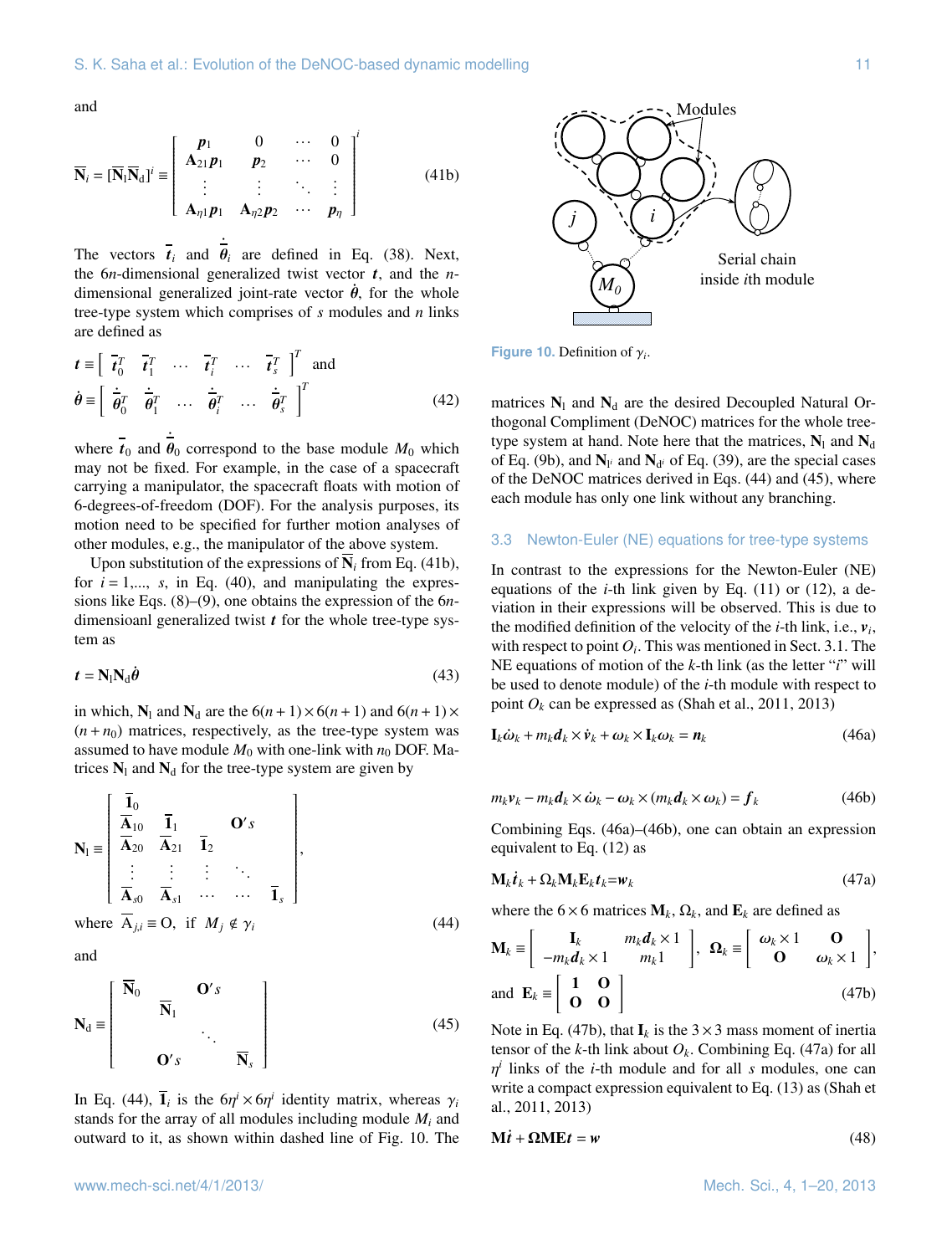

**Figure 11.** A 7-link spatial biped.

where matrices **M**,  $\Omega$ , and **E** are the  $6(n+1) \times 6(n+1)$  blockdiagonal matrices defined similar to Eq. (14). For details, readers are referred to the Ph.D. thesis of Shah (2011) or the book by Shah et al. (2013).

# 3.4 Constrained equations for tree-type systems using the DeNOC matrices

The constrained equations of motion for the tree-type systems are derived in this subsection in a similar manner to that of the serial-chain system of Sect. 2, i.e., pre-multiply  $N_d^T N_l^T$ of Eq. (43) to the unconstrained NE equations given by Eq. (48) to obtain a set of constrained independent equations of motion by eliminating the constraint wrenches. These constrained equations are also referred to as the Euler-Lagrange equations of motion of the tree-type system at hand. They are given by

$$
\mathbf{I}\ddot{\theta} + \mathbf{C}\dot{\theta} = \boldsymbol{\tau} \tag{49}
$$

where **I** is generalized inertia matrix (GIM), **C** is the matrix of convective inertia terms (MCI), and  $\tau$  is the vector of generalized driving forces, and due to gravity, dissipation, external forces, etc., which have expressions similar to those after Eq. (17).

Note that the expression of Eq. (49) is same as Eq. (17) but the sizes of the corresponding matrices and vectors are different because they represent two different architectures of the multibody systems. Based on Eq. (49), recursive inverse and forward dynamics algorithms for tree-type systems were developed by Shah (2011) and implemented in a software called ReDySim (Recursieve Dynamics Simulator) (Shah et al., 2012c). ReDySim was written in MATLAB environment and available free from http://www.redysim.co.nr.



Figure 12. Designed trajectories of the trunk's center of mass (COM) and ankle (Shah, 2011; Shah et al., 2013).

#### 3.5 Numerical example: a spatial biped

In order to illustrate the recursive dynamics algorithms presented in this section, ReDySim was used to analyze a spatial biped shown in Fig. 11. The model parameters were taken from Shah (2011) which will appear in the book by Shah et al. (2013) also. They are not reproduced here due to the reasons cited in Sect. 2.8. However, the designed input motions of the trunk's centre-of-mass (COM) and ankle for stable walking (Shah, 2011) are shown in Figs. 12 and 13, respectively. Based on the inputs of Figs. 12 and 13, the inverse dynamics results were obtained which are shown in Fig. 14.

Forced simulation was performed next, as reported in Shah (2011), where the motion of the biped was studied under the application of joint torques calculated above, i.e.,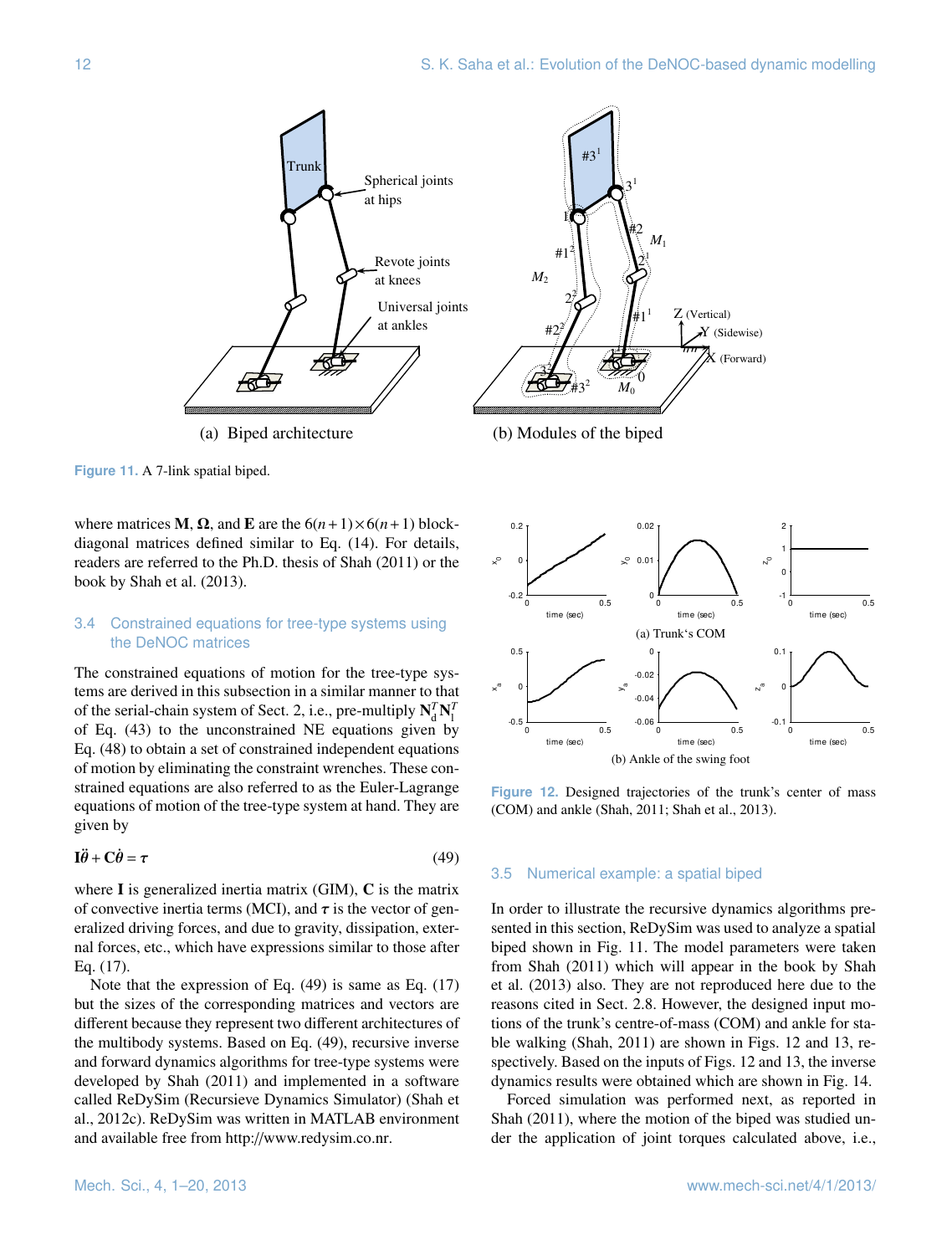

**Figure 13.** Joint trajectories of the biped obtained from the trajectories of trunk and ankle (Shah, 2011; Shah et al., 2013).

those shown in Fig. 14. The joint motions were calculated using the forward dynamics module of ReDySim. The plots for the simulated joint angles are shown in Fig. 15, along with the desired one. It can be seen that the simulated joint angles match with the desired joint angles up to 0.1 s, i.e., until 0.1 s movement of the biped. After this, the system behaves unexpectedly as evident from the divergent plots of the simulated angles in Fig. 15a. The deviation in the simulated angles is mainly attributed to what is known as zero eigen-value effect (Saha and Schiehlen, 2001). The physical system may also not behave as expected due to disturbances caused by unmodelled parameters like friction, backlash, etc., and nonexact geometrical and inertia parameters. Hence, a control scheme must be considered, as this forms a part and parcel of achieving proper walking. These aspects were explained in detail in Shah (2011) and Shah et al. (2013), and not elaborated further due to space limitation of the paper.

Note several advantages of the concept of the kinematic modules in the dynamics modelling of tree-type systems consisting of serially connected links (Shah, 2011; Shah et al., 2013), which are as follows:

- **–** Extension of the body-to-body velocity transformation relationship to module-to-module velocity transformation relationship.
- **–** Compact representation of the system's kinematic and dynamic models.
- **–** Uniform development of the inverse and forward dynamics algorithms with inter- and intra-modular recursions.
- **–** Module-level analytical expressions of the matrices and vectors appearing in the equations of motion.
- **–** Ease of investigation of any inconsistency in the results of modules without the need to investigate the whole system.
- **–** Possibility of hybrid recursive-parallel algorithms, where each module can be analyzed using recursive relations in parallel.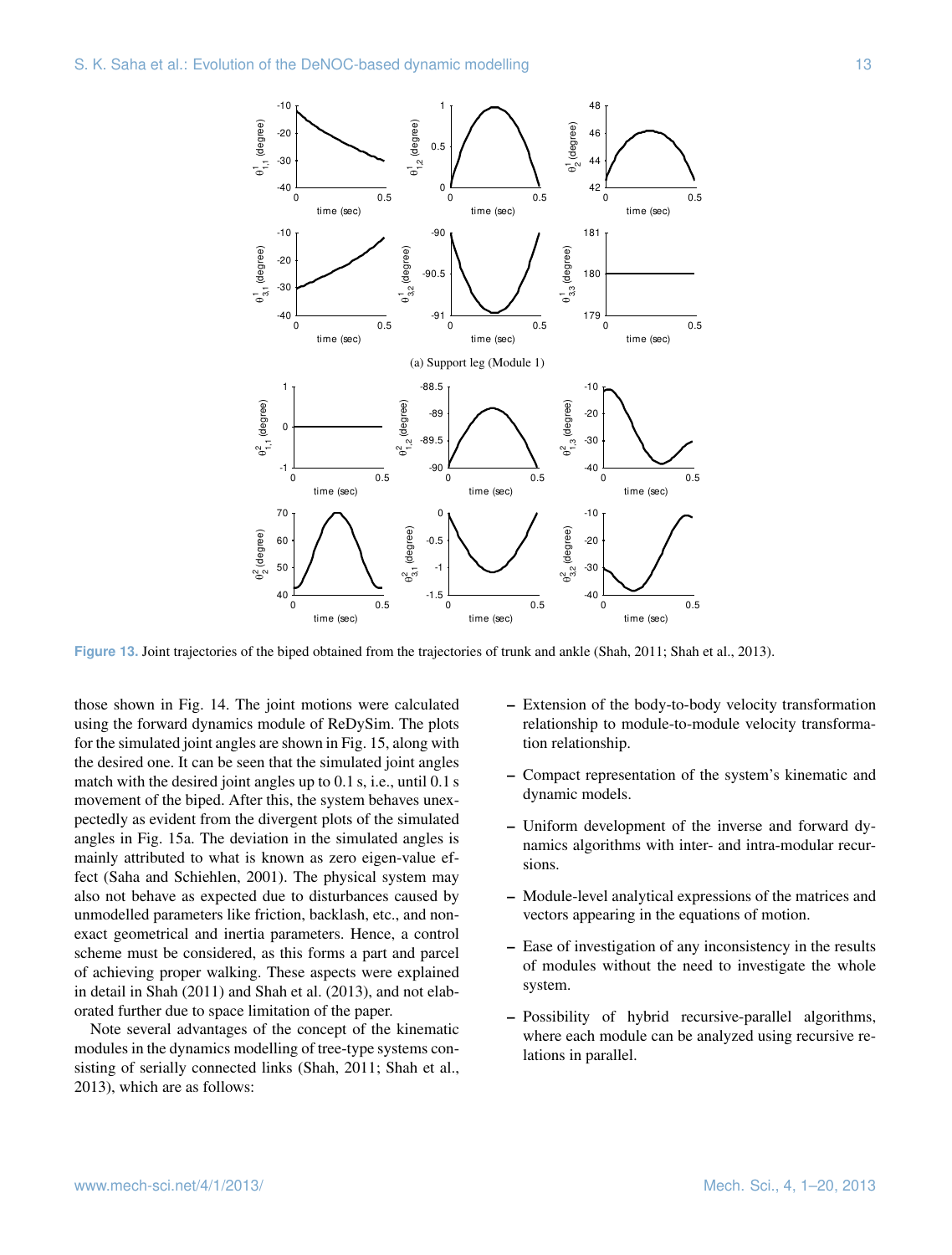

**Figure 14.** Torques at different joints of the biped (Shah, 2011; Shah et al., 2013).

#### **4 Closed-loop systems**

The DeNOC-based dynamic modelling of serial-chain and tree-type open-loop systems presented in Sects. 2 and 3, respectively, can be extended to closed-loop systems provided one cuts the closed-loops of a system at suitable locations to make it open. Note that, one needs to use suitable constraint forces at the cut-joints to represent the actual presence of the joints. Such constraint forces are known in the literature as Lagrange multipliers (Chaudhary and Saha, 2007, 2009, and others). The multipliers need to be evaluated from the loop-closure constraints before they can be used as external forces to the resulting open-loop systems. In this section, a planar 4-bar mechanism shown in Fig. 16 is considered to illustrate the concept. However, the methodology is applicable to any general multi closed-loop systems, as shown in Chaudhary and Saha (2007), Shah (2011), and Shah et al. (2013).

Note that to model an open-loop system resulting from a closed-loop system, one needs to re-write Eqs. (13) or (48) as

$$
\mathbf{N}^T(\mathbf{M}\dot{\mathbf{t}} + \mathbf{\Omega}\mathbf{M}\mathbf{E}\mathbf{t}) = \mathbf{N}^T(\mathbf{w}^{\mathbf{E}} + \mathbf{w}^{\lambda} + \mathbf{w}^{\mathbf{C}})
$$
(50)

where  $w^{\lambda}$  is the 6*n*-dimensional vector of generalized wrench due to Lagrange multipliers acting at the cut joints. For the 4-bar mechanism shown in Fig. 16a, the two cut-open serialchain subsystems are shown in Fig. 16b. The resulting openloop tree-type subsystems have one and two links, respectively, connected by one and two one-DOF revolute joints. Other terms have same meaning as in Sects. 2 and 3. In Eq. (50),  $N^T w^C = 0$  for the reason given after Eq. (16), but  $N^T w^{\lambda} \neq 0$ . These terms are now the new unknowns to the inverse and forward dynamics problems that need to be evaluated with the help of loop-closure constraints.

For the closed-loop 1-2-3-4 of the 4-bar mechanism shown in Fig. 16a, one can write

$$
\boldsymbol{a}_0 + \boldsymbol{a}_1 = \boldsymbol{a}_2 + \boldsymbol{a}_3 \tag{51}
$$

where 2-dimensional vectors of the planar system,  $a_i$  for  $i =$ 0, 1, 2, 3, represent the relative position vectors of the joints in the 4-bar mechanism, Fig. 16a. Differentiating Eq. (51) with respect to time, one obtains

$$
\mathbf{J}\dot{\boldsymbol{\theta}} = 0, \text{ where } \dot{\boldsymbol{\theta}} \equiv \begin{bmatrix} \dot{\boldsymbol{\theta}}_1 & \dot{\boldsymbol{\theta}}_2 & \dot{\boldsymbol{\theta}}_3 \end{bmatrix}^T \tag{52a}
$$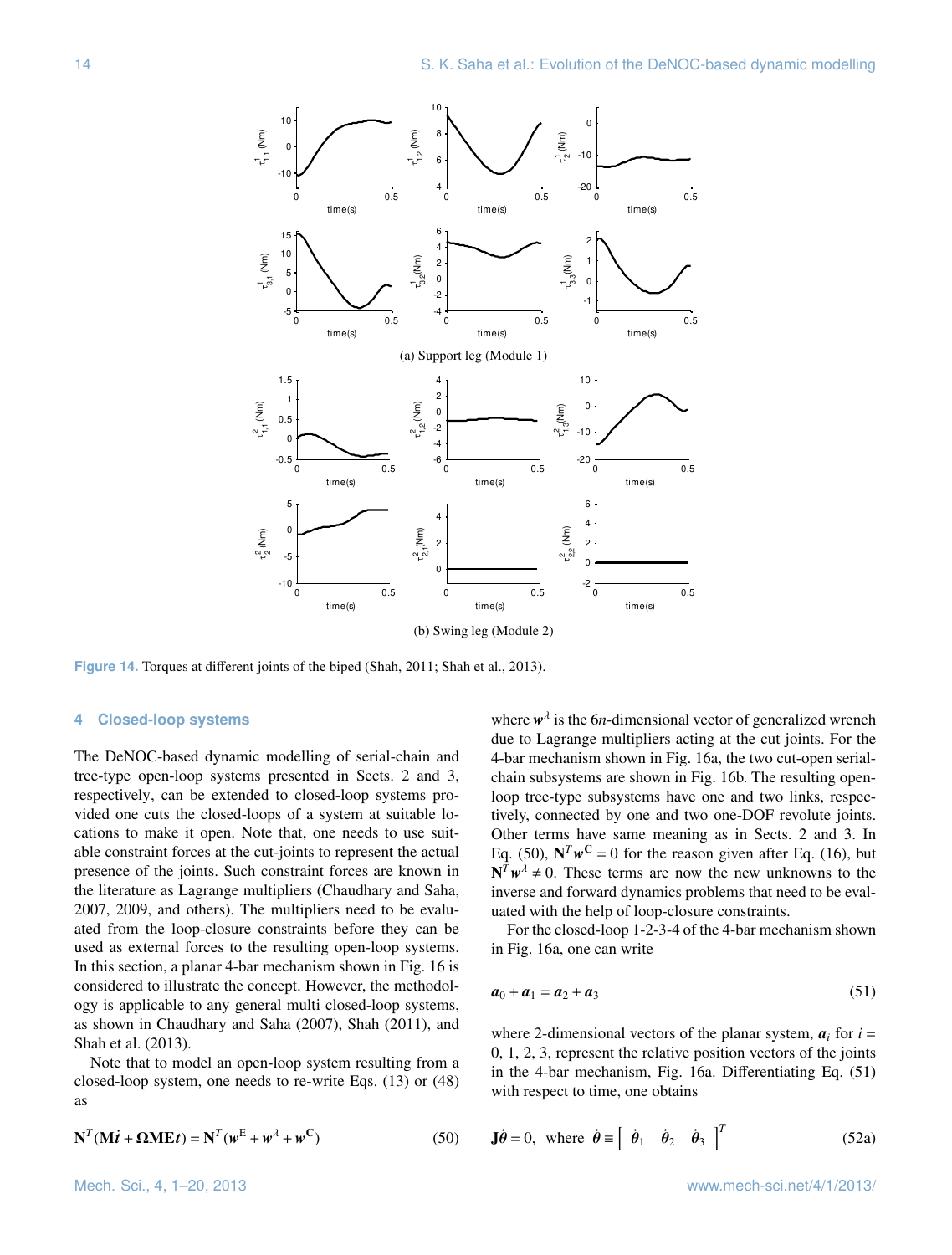

**Figure 15.** Simulated joint angles for the biped (Shah, 2011; Shah et al., 2013).

and the  $2\times3$  Jacobian matrix for the 4-bar mechanism at hand can be given by

$$
\mathbf{J} \equiv \begin{bmatrix} -a_1 s_1 - a_2 s_{12} + a_3 s_{123} & -a_2 s_{12} + a_3 s_{123} & -a_3 s_{123} \\ a_1 c_1 + a_2 c_{12} - a_3 c_{123} & a_2 c_{12} + a_3 c_{123} & a_3 c_{123} \end{bmatrix}
$$
(52b)

where  $s_{12} \equiv \sin(\theta_1 + \theta_2)$ ,  $s_{123} \equiv \sin(\theta_1 + \theta_2 + \theta_3)$ , and similarly  $c_{12}$  and  $c_{123}$  etc. Equation (52b) was also derived in Chaudhary et al. (2007, 2009) as

$$
\mathbf{J} \equiv \begin{bmatrix} \mathbf{J}_{\mathrm{I}} \\ \mathbf{J}_{\mathrm{II}} \end{bmatrix}, \text{ where } \mathbf{J}_{\mathrm{I}} \equiv \mathbf{A}_{\mathrm{en}}^{\mathrm{I}} \mathbf{N}^{\mathrm{I}} \text{ and } \mathbf{J}_{\mathrm{II}} \equiv \mathbf{A}_{\mathrm{en}}^{\mathrm{II}} \mathbf{N}^{\mathrm{II}} \tag{53}
$$

In Eq. (53),  $N^I$  and  $N^II$  are the  $6 \times 1$  and  $12 \times 2$  NOC matrices for the two open-chain subsystems I and II, respectively, shown in Fig. 16b, whereas  $A_{en}^I$  and  $A_{en}^{II}$  are the 2 × 6 and  $2 \times 12$  twist-propagation matrices for the last link from the point of contact to its previous link to the point where the joint is cut, i.e., Joint 4 of Fig. 16b. Such Jacobians using the DeNOC matrices were also derived in Saha (2008). The resulting constrained dynamic equations of motion for the two subsystems are then written as

$$
\mathbf{I}^{\mathrm{T}}\ddot{\theta}^{\mathrm{T}} + \mathbf{C}^{\mathrm{T}}\dot{\theta}^{\mathrm{T}} = \boldsymbol{\tau}^{\mathrm{T}} + (\boldsymbol{\tau}^{\lambda})^{\mathrm{T}} \tag{54a}
$$

$$
\mathbf{I}^{\mathrm{II}}\ddot{\theta}^{\mathrm{II}} + \mathbf{C}^{\mathrm{II}}\dot{\theta}^{\mathrm{II}} = \boldsymbol{\tau}^{\mathrm{II}} + (\boldsymbol{\tau}^{\lambda})^{\mathrm{II}} \tag{54b}
$$

Depending on the type of dynamics problem, i.e., inverse or forward, Eqs. (54a)–(54b) can be solved using recursive "subsystem" or "system" approach. For inverse dynamics, "subsystem recursion" provides a better efficiency, as pointed out by Chaudhary and Saha (2009).

# 4.1 Numerical example: a 4-bar mechanism

For the numerical results, ReDySim software mentioned in Sect. 3 was used using the lengths of crank (#1), output link (#2), coupler (#3) and fixed-base (#0) as 0.038 m, 0.1152 m, 0.1152 m and 0.0895 m, respectively. The masses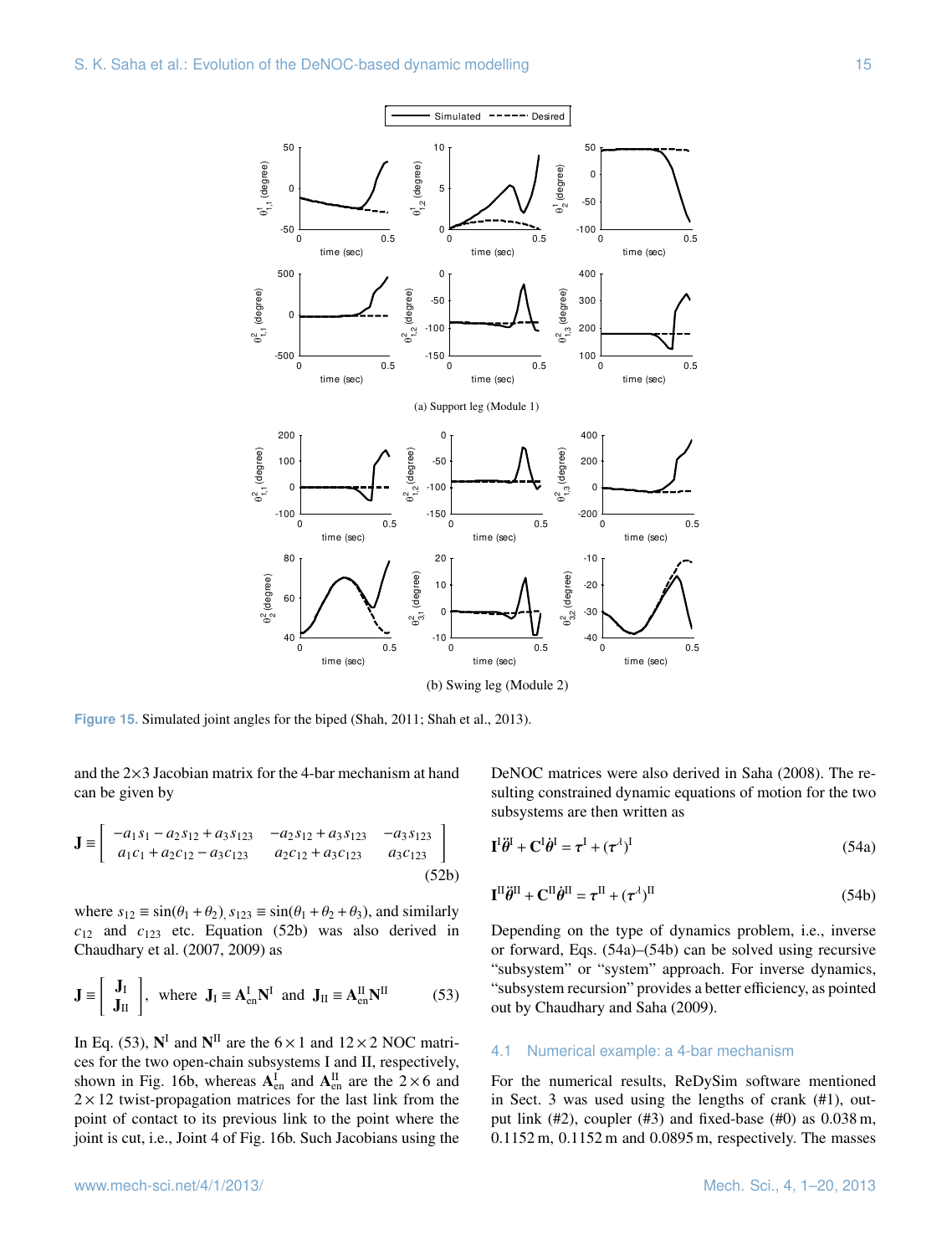

(b) Two equivalent open-loop systems

**Figure 16.** A 4-bar mechanism.



**Figure 17.** Inverse dynamics for a 4-bar mechanism.

of the crank, output link and coupler were taken as 1.5 kgs, 3 kgs and 5 kgs, respectively. The input joint angle and the joint torque at joint 1 are plotted in Fig. 17. The forward dynamics of the 4-bar mechanism was carried out using the same initial configuration, as specified in the inverse dynamics. The simulation was done for the free-fall of the mechanism under gravity without any external torque applied at joint 1. The joint angles and rates are plotted in Fig. 18. The results of inverse dynamics and forward dynamics were validated with MATLAB's SimMechanics model, as reported in Shah et al. (2012c).



**Figure 18.** Forward dynamics and simulation results for the 4-bar mechanism.

#### **5 Computational efficiency**

In this section, computational efficiencies of the DeNOCbased algorithms are investigated. Figure 18 shows comparisons of computational complexities required by several inverse dynamics algorithms, when a system has 1-DOF (Fig. 19a), 2-DOF (Fig. 19b), 3-DOF (Fig. 19c) and equal numbers of 1-2- and 3-DOF joints (Fig. 19d). It may be seen that the recursive inverse dynamics algorithm given in Fig. 9 of Sect. 3 performs as fast as the fastest algorithm available in the literature when the system has only 1-DOF joints, as evident from Fig. 19a. However, when multiple-DOF joints are introduced in the system, the algorithms of Sect. 3 (Shah, 2011), which have been implemented in ReDySim, outperforms the other algorithms available in the literature. This is clear from Fig. 19b–d.

From Fig. 20, it is also clear that the forward dynamics algorithm of Fig. 9 explained in Sect. 3 (Shah, 2011) performs better than any other algorithm available in the literature. More the number of multiple-DOF joints, more the improvement in the computational efficiency, as shown in Fig. 20b–d. This is mainly due the implicit inversion of the GIM based on the Reverse Gaussian Elimination (Saha, 1995, 1997) of the GIM, and simplification of the expressions associated with multiple-DOF joints (Shah et al., 2012b). In the tree-type robotic systems, such as biped, quadruped, etc., where the DOF of the system is more than 30, and the system consists of many multiple-DOF joints, the DeNOC-based algorithms significantly improve the computational efficiency.

#### **6 Software for students and researchers**

In order to build up the interest in the areas of multibody dynamics and to provide efficient tools to perform the dynamic analyses, the following multibody simulation tools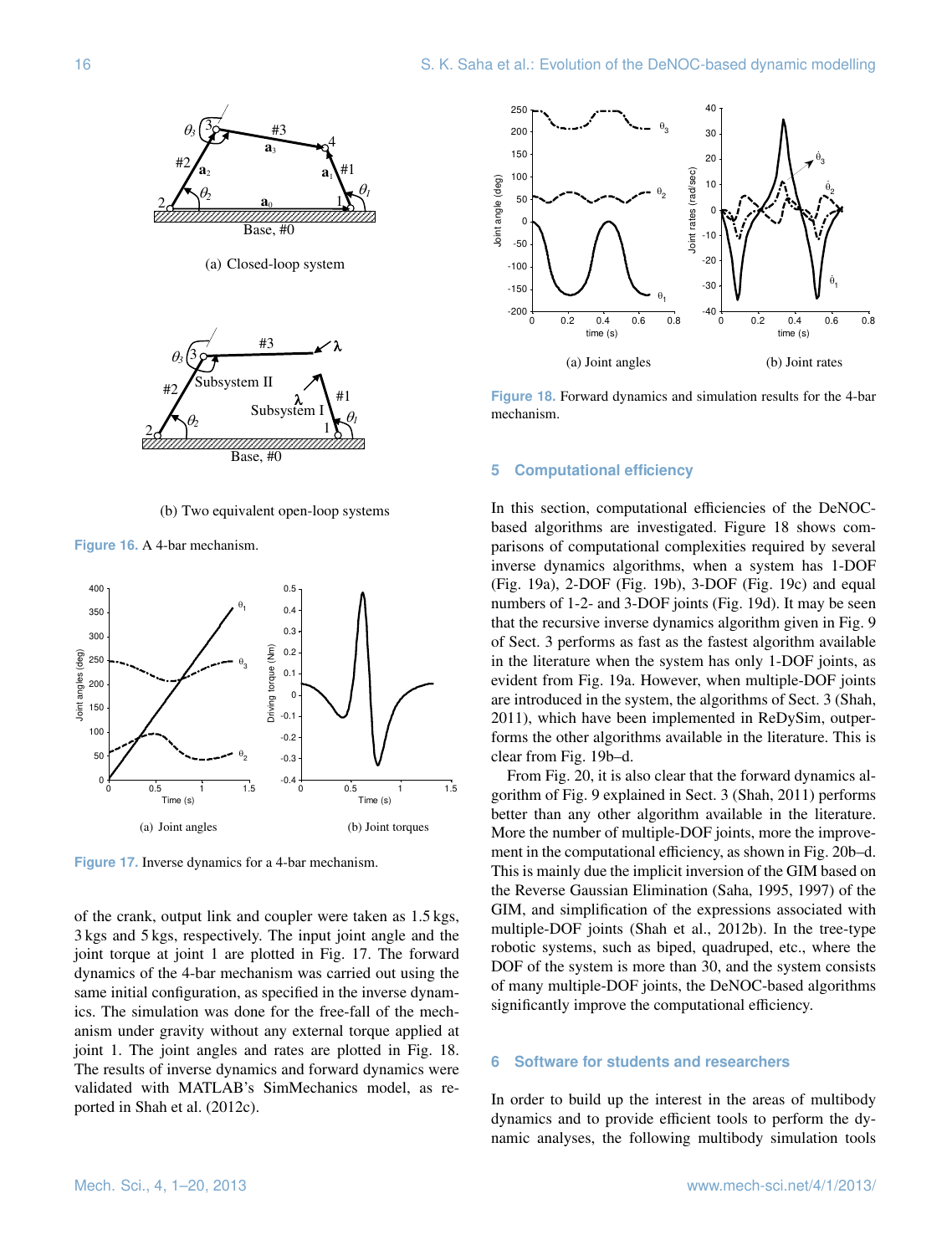

**Figure 19.** Performance of several inverse dynamics algorithms (Shah, 2011; Shah et al., 2013).

were developed for the students and researchers using the DeNOC-based formulations presented in Sects. 2–4:

- **–** RoboAnalyzer: for serial-chain open-loop systems
- **–** ReDySim (Recursive Dynamic Simulator): for general tree-type systems

These are explained briefly in the following subsections.

#### 6.1 RoboAnalyzer

RoboAnalyzer (Rajeevlochana et al., 2012) is a 3 dimensional model-based software to solve kinematics and dynamics problems of an serial-chain open-loop system. It was developed using Visual C# and OpenGL that take the description of a serial-chain system using the DH parameters (Denavit and Hartenberg, 1955; Saha, 2008), and the mass and inertia properties of each link. In RoboAnalyzer, one can also see the animation of the analyzed systems. For the benefit of the users, CAD models of the standard systems like KUKA, PUMA robots, and others were made available for analysis. The software is freely downloadable from http://www.roboanalyzer.com.

#### 6.2 ReDySim (Recursive Dynamics Simulator)

Recursive Dynamic Simulator (ReDySim) (Shah et al., 2012c) is a multibody dynamics simulation tool which was developed in MATLAB environment. It was developed based on the concept of the DeNOC matrices, and kinematic modules of a tree-type system, as explained in Sect. 3. ReDySim can be used to perform inverse dynamics and simulation of multibody systems. It has two modules, namely, fixed-base and floating-base modules. The latter was not presented in this paper due to limited page restriction of a paper. However, the interested readers can refer to Shah (2011) or Shah et al. (2013) for the dynamics analyses of biped, quadruped and six-legged walking robots using the floating-base concept. Note here that the architectural information of the treetype systems were provided using the modified-DH parameters (MDH) parameters, as proposed by Khalil and Kleinfinger (1986), instead of the DH parameters defined in Saha (2008). This was done mainly to improve the computational efficiency of the tree-type systems.

ReDySim was also used to solve flexible systems like ropes, etc. which were modelled as hyper-degrees-offreedom rigid-link systems (Shah, 2011). In fact, the simulation of long chains with the aid of ReDySim showed considerable improvement over commercial software like Recur-Dyn in terms of the computational time and correctness of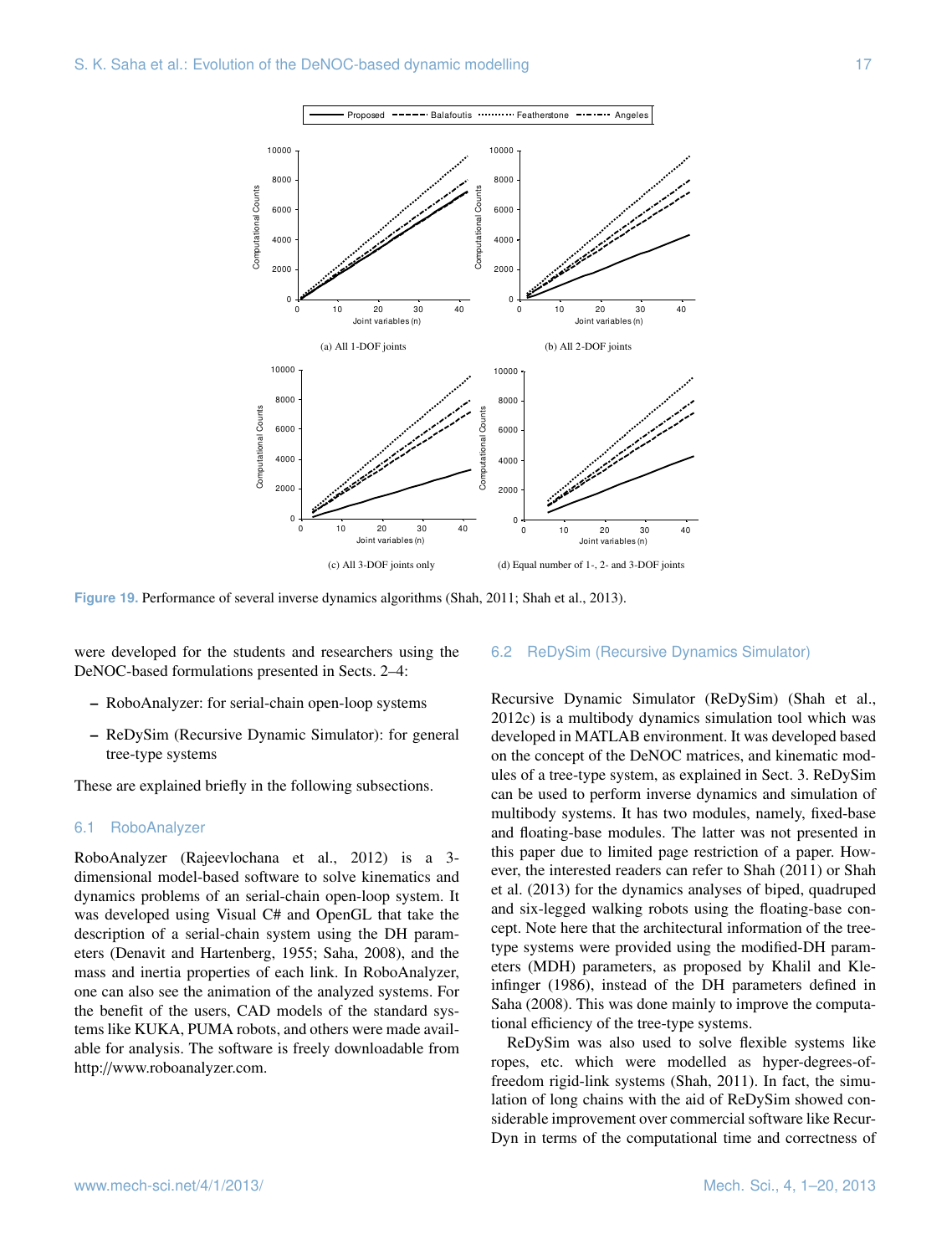

**Figure 20.** Performance of forward dynamics algorithms (Shah, 2011; Shah et al., 2013).

the results. These results were separately communicated to a journal for publication (Agarwal et al., 2012). ReDySim can be downloaded free from http://www.redysim.co.nr, where the user's manual and some demos are also made available for the benefits of the users.

# **7 Conclusions**

Recursive algorithms are popular due to their efficiency, computational uniformity, and numerical stability. This paper gave insight to the evolution of the Decoupled Natural Orthogonal Complement (DeNOC) matrices for more than one and half decades. It was shown that the use of DeNOC matrices in the dynamic analyses of multibody systems led to the development of several recursive dynamics algorithms for serial-chain, tree-type, and closed-loop systems. Several numerical examples, e.g., the Stanford arm (serial-chain), spatial biped (tree-type), and 4-bar mechanism (closed-loop), were given to explain the concepts presented in this paper. Advantages and computational efficiencies of the DeNOCbased methodologies suggest that it should be used when the DOF of a system is large and the application is real-time. Finally, two types of software meant for serial-chain open-loop systems, and general tree-type systems with abilities to solve closed-loop systems, i.e., RoboAnalyzer and ReDySim, re-

spectively, were explained. It is expected that the algorithms, and more importantly, the software will benefit immensely the students and researchers of multibody dynamics community.

**Acknowledgements.** The authors would like to thank several ex-students of the Mechatronics Laboratory in the Dept. of Mech. Eng. at IIT Delhi for their contributions in developing several DeNOC-based algorithms. Special thanks are due to two graduate students of the first author, namely, Himanshu Chaudhary, and Amit Jain for the development of dynamics algorithms for closed-loop systems, and implementation of the serial-chain algorithm in RoboAnlyzer software, respectively.

Edited by: A. Müller Reviewed by: two anonymous referees

#### **References**

- Agarwal, A., Shah, S. V., Bandyopadhyay, S., and Saha, S. K.: Dynamics of serial chains with large degrees-of-freedom, J. Multibody System Dynamics, under review, 2012.
- Angeles, J. and Lee, S.: The formulation of dynamical equations of holonomic mechanical systems using a natural orthogonal complement, ASME J. Appl. Mech., 55, 243–244, 1988.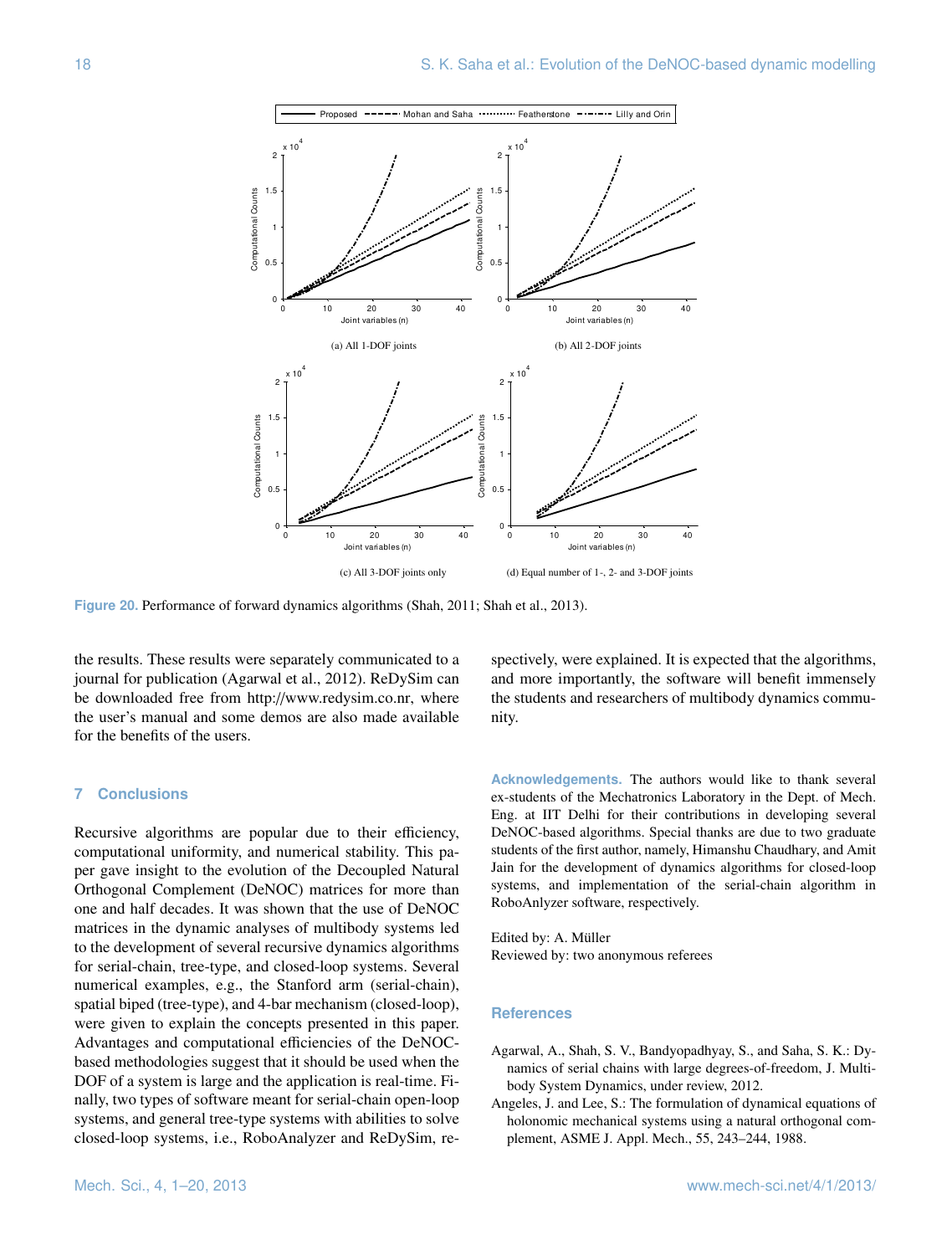#### S. K. Saha et al.: Evolution of the DeNOC-based dynamic modelling 19 19

- Angeles, J. and Ma, O.: Dynamic simulation of n-axis serial robotic manipulators using a natural orthogonal complement, Int. J. Robot. Res., 7, 32–47, 1988.
- Angeles, J., Ma, O., and Rojas, A.: An algorithm for the inverse dynamics of n-axis general manipulator using Kane's formulation of dynamical equations, Computers and Mathematics with Applications, 17, 1545–1561, 1989.
- Bathe, K. J. and Wilson, E. L.: Numerical Methods in Finite Element Analysis, 1st Edn., Prentice-Hall, New Jersy, USA, 1976.
- Blajer, W., Bestle, D., and Schiehlen, W.: An orthogonal complement matrix formulation for constrained multibody systems, ASME J. Mech. Design, 116, 423–428, 1994.
- Cameron, J. M. and Book, W. J.: Modeling mechanisms with nonholonomic joints using the Boltzmann-Hammel equations, Int. J. Robot. Res., 16, 47–59, 1997.
- Chaudhary, H. and Saha, S. K.: Constraint wrench formulation for closed-loop systems using two-level recursions, ASME J. Mech. Design, 129, 1234–1242, 2007.
- Chaudhary, H. and Saha, S. K.: Dynamics and Balancing of Multibody Systems, Springer, 2009.
- Cyril, X.: Dynamics of Flexible Link Manipulators, Ph.D. thesis, Dept. of Mech. Eng., McGill University, Canada, 1988.
- Denavit, J. and Hartenberg, R. S.: A kinematic notation for lowerpair mechanisms based on matrices, ASME J. Appl. Mech., 77, 215–221, 1955.
- Dimitrov, D.: Dynamics and Control of Space Manipulators During a Satellite Capturing Operation, Ph.D. thesis, Graduate School of Engineering, Tohoku University, Japan, 2005.
- Eberhard, P. and Schiehlen, W.: Computational dynamics of multibody systems: History, formalisms, and applications, ASME J. Comput. Nonlin. Dyn., 1, 3–12, 2006.
- Featherstone, R.: Robot Dynamics Algorithms, Kluwer Academic Publishers, 1987.
- Garcia de Jalon, J., Alvarez, E., de Ribera, F. A., Rodriguez, I., and Funes, F. J.: A fast and simple semi-recursive formulation for multi-rigid-body systems, in: Advances in Computational Multibody Systems, edited by: Ambrosio, J. A. C., Springer, 1–23, 2005.
- Greenwood, D. T.: Principles of Dynamics, Prentice-Hall of India, New Delhi, 1988.
- Hanzaki, A. R., Saha, S. K., and Rao, P. V. M.: An improved dynamic modeling of a multibody system with spherical joints, Multibody Syst. Dyn., 21, 325–345, 2009.
- Hemami, H. and Weimer, F. C.: Modeling of nonholonomic dynamic systems with applications, ASME J. Appl. Mech., 48, 177–182, 1981.
- Huston, R. L. and Passerello, C. E.: On constraint equations A new approach, ASME J. Appl. Mech., 41, 1130–1131, 1974.
- Kamman, J. W. and Huston, R. L.: Constrained multibody system dynamics: An automated approach, Comput. Struct., 18, 999– 1003, 1984.
- Kane, T. R. and Levinson, D. A.: The use of Kane's dynamical equations for robotics. Int. J. Robot. Res., 2, 3–21, 1983.
- Khan, W. A., Krovi, V. N., Saha, S. K., and Angeles, J.: Recursive kinematics and inverse dynamics for a planar 3R parallel manipulator, J. Dyn. Syst.-T. ASME, 127, 529–536, 2005.
- Khalil, W. and Kleinfinger, J.: A new geometric notation for open and closed-loop robots, Proc. of the IEEE Int. Conf. on Robotics and Automation, 3, 1174–1179, 1986.
- Khatib, O.: Unified approach for motion and force control of robot manipulators: The operational space formulation, IEEE J. Robotics and Automation, RA-3, 43–53, 1987.
- Kim, S. S. and Vanderploeg, M. J.: A general and efficient method for dynamic analysis of mechanical systems using velocity transformations, J. Mech. Transm.-T. ASME, 108, 176–182, 1986.
- Mani, N. K., Haug, E. J., and Atkinson, K. E.: Application of singular value decomposition for analysis of mechanical system dynamics, J. Mech. Transm.-T. ASME, 107, 82–87, 1985.
- McPhee, J. J.: On the use of linear graph theory in multibody system dynamics, Nonlinear Dynam., 9, 73–90, 1996.
- Mohan, A. and Saha, S. K.: A recursive, numerically stable, and efficient algorithm for serial robots, Multibody Syst. Dyn., 17, 291–319, 2007.
- Park, F. C., Bobrow, J. E., and Ploen, S. R.: A Lie group formulation of robot dynamics, Int. J. Robot. Res., 14, 606–618, 1995.
- Patriciu, A., Chirikjian, S. G., and Pappub, R. V.: Analysis of the conformational dependence of mass-metric tensor determinants in serial polymers with constraints, J. Chem. Phys., 121, 12708, doi:10.1063/1.1821492, 2004.
- Rajeevlochana, C. G. and Saha, S. K.: RoboAnalyzer: 3D model based robotic learning software, Proc. of the Int. Conf. on Multibody Dynamics, Vijayawada, India, 24–26 February, 3–13, 2011.
- Rajeevlochana, C. G., Jain, A., Shah, S. V., and Saha, S. K.: Recursive robot dynamics in RoboAnalyzer, in: Machines and Mechanisms (Proc. of the 15th Nat. Conf. on Machines and Mechanisms), edited by: Bandopadhyay, S., Gurunathan, S. K., and Ramu, P., Narosa Publishing House, New Delhi, 482–490, ISBN: 978-81-8487-192-0, 2012.
- Roberson, R. E. and Schwertassek R.: Dynamics of Multibody Systems, Springer, Berlin, 1988.
- Rodriguez, G., Jain, A., and Kreutz-Delgado, K.: Spatial operator algebra for multibody system dynamics, J. Astronaut. Sci., 40, 27–50, 1992.
- Saha, S. K.: The  $\mathbf{U}\mathbf{D}\mathbf{U}^T$  decomposition of manipulator inertia matrix, Proc. of the IEEE Int. Conf. on Robotics and Automation, Nagoya, Japan, 21–27 May, 3, 2829–2834, 1995.
- Saha, S. K.: A decomposition of the manipulator inertia matrix, IEEE Trans. on Robotics and Automation, 13, 301–304, 1997.
- Saha, S. K.: Dynamics of serial multibody systems using the decoupled natural orthogonal complement matrices, ASME J. Appl. Mech., 66, 986–996, 1999a.
- Saha, S. K.: Analytical expression for the inverted inertia matrix of serial robots, Int. J. Robot. Res., 18, 116–124, 1999b.
- Saha, S. K.: Simulation of industrial manipulators based on the **UDU***<sup>T</sup>* decomposition of inertia matrix, Multibody Syst. Dyn., 9, 63–85, 2003.
- Saha, S. K.: Introduction to Robotics, Tata McGraw-Hill, New Delhi, 2008.
- Saha, S. K. and Angeles, J.: Dynamics of nonholonomic mechanical systems using a natural orthogonal complement, ASME J. Appl. Mech., 58, 238–243, 1991.
- Saha, S. K. and Schiehlen, W. O.: Recursive kinematics and dynamics for closed loop multibody systems, Int. J. Mech. Structures Machines, 29, 143–175, 2001.
- Saha, S. K., Shirinzadeh, B., and Alici, G.: Dynamic model simplification of serial manipulators, Proc. of the Int. Symp. on Robotics and Automation, San Miguel Regla Hotel, Hgo, Mexico, 25–28 August, 14–19, 2006.